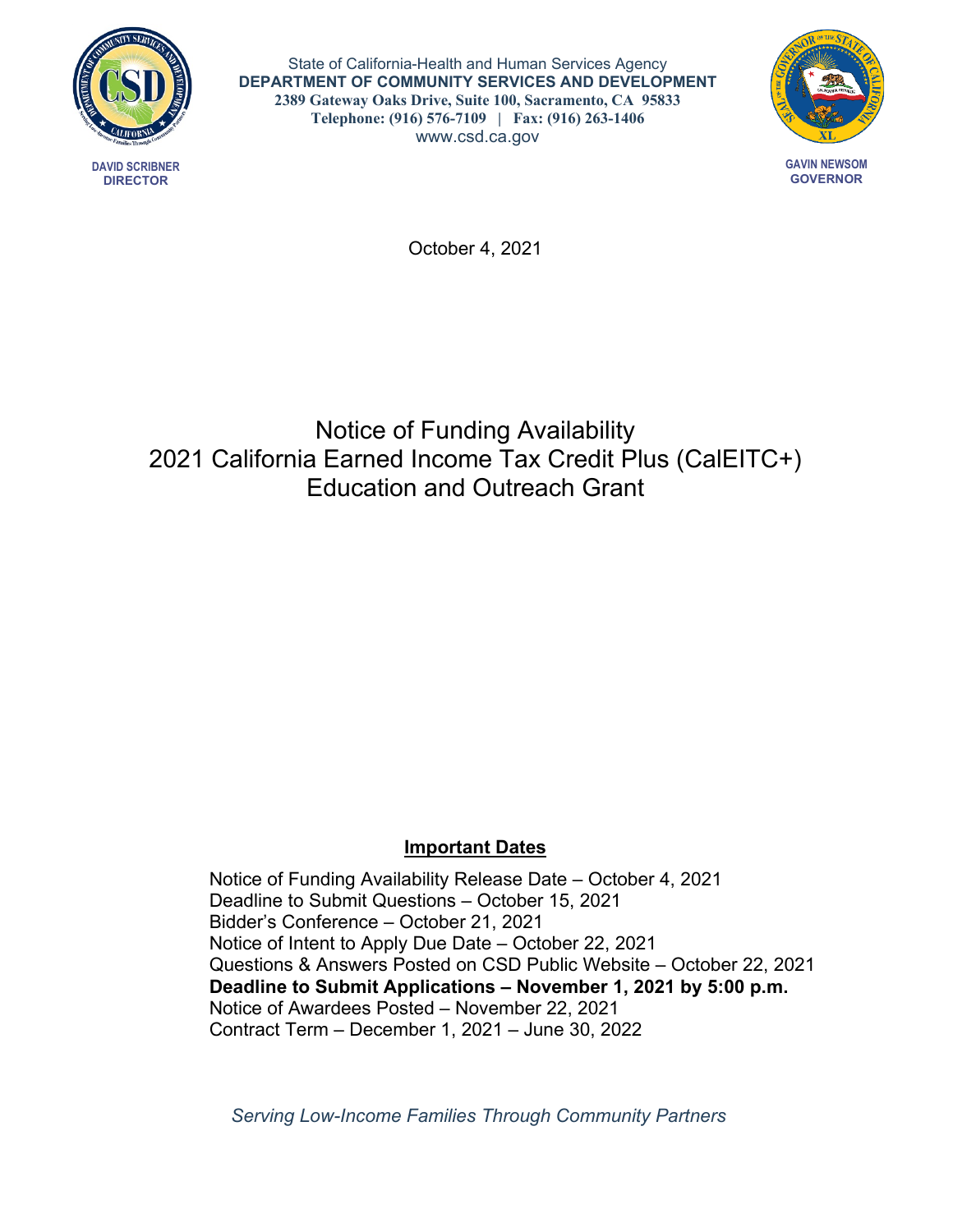# **Table of Contents**

|    | Part A: CalEITC+ Education and Outreach Grant Overview | 4  |
|----|--------------------------------------------------------|----|
| 1. |                                                        |    |
| 2. |                                                        |    |
| 3. |                                                        |    |
| 4. |                                                        |    |
| 5. |                                                        |    |
| 6. |                                                        |    |
| 7. |                                                        |    |
| 9. |                                                        |    |
|    |                                                        |    |
|    |                                                        |    |
|    |                                                        |    |
|    |                                                        |    |
|    |                                                        |    |
|    |                                                        |    |
|    |                                                        |    |
|    |                                                        |    |
|    |                                                        |    |
|    |                                                        |    |
|    | <b>Part B: Application Preparation and Submission</b>  | 24 |
|    |                                                        |    |
| 2. |                                                        |    |
| 3. |                                                        |    |
| 4. |                                                        |    |
| 5. |                                                        |    |
| 6. |                                                        |    |
|    | <b>Part C: Evaluation Process</b>                      | 26 |
| 1. |                                                        | 26 |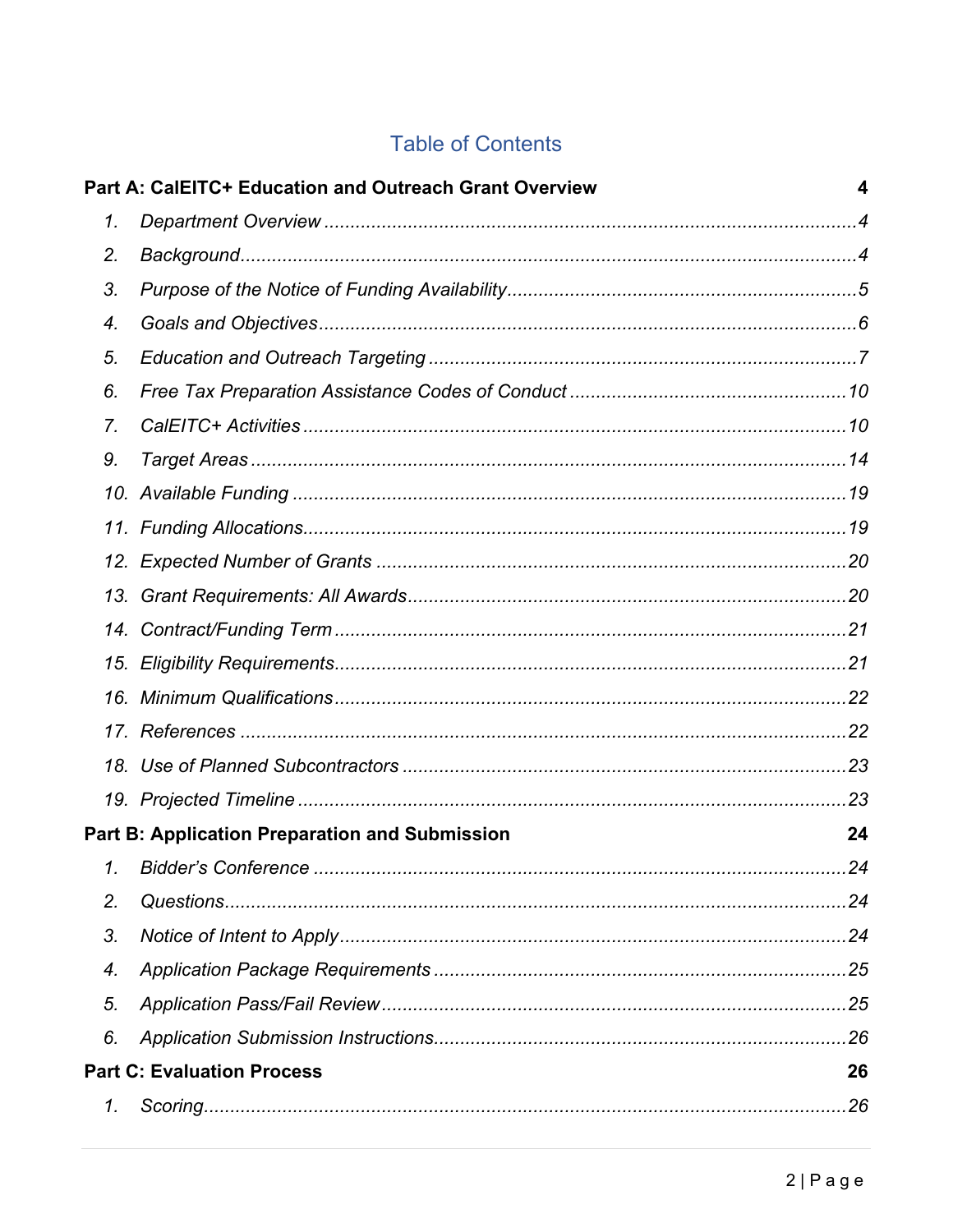| <b>Part D: Contract Award Process</b>  | 31 |
|----------------------------------------|----|
|                                        |    |
|                                        |    |
|                                        |    |
|                                        |    |
| <b>Appendix 1: Map of Target Areas</b> | 33 |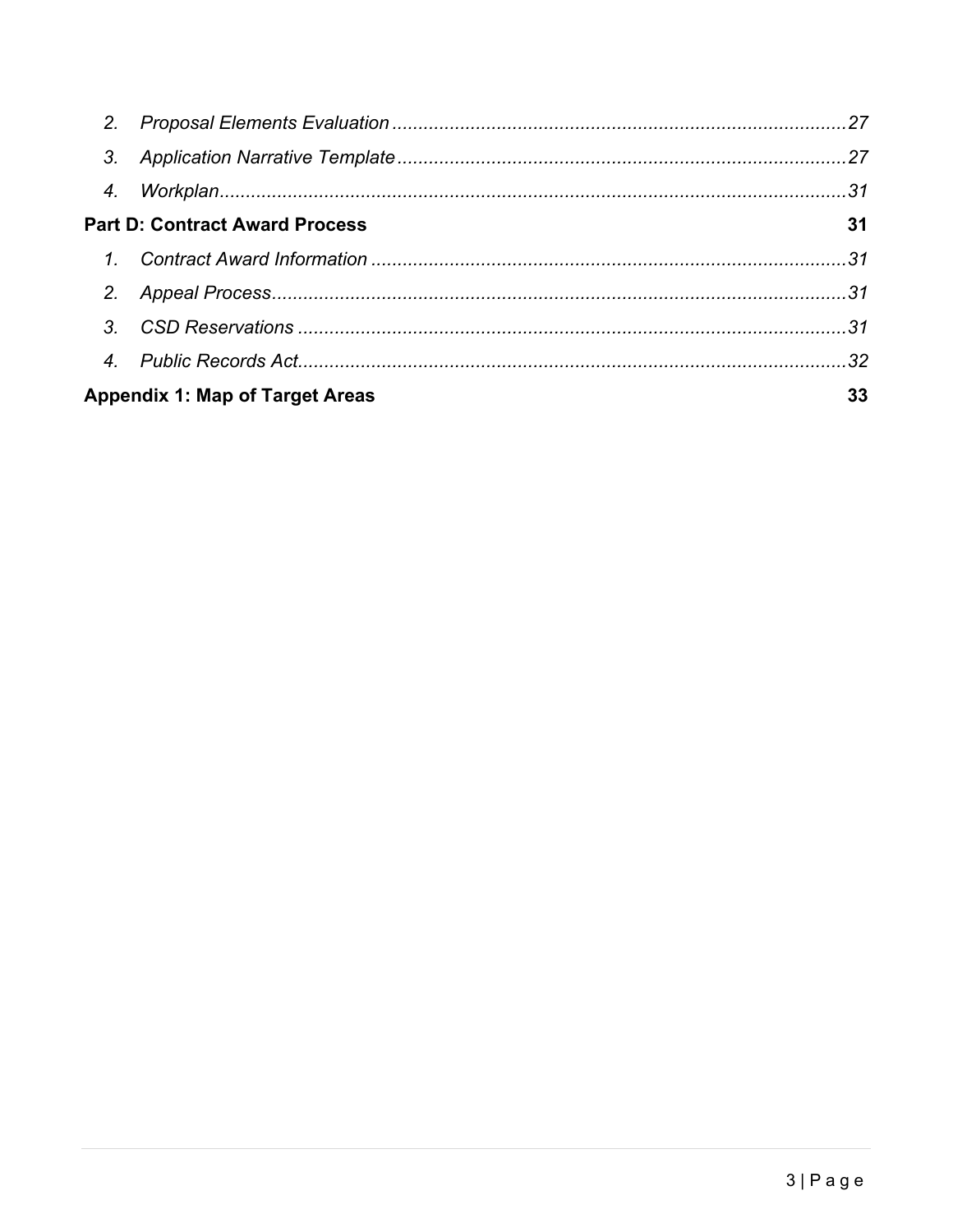# <span id="page-3-0"></span>Part A: CalEITC+ Education and Outreach Grant Overview

#### <span id="page-3-1"></span>1. Department Overview

The mission of the California Department of Community Services and Development (CSD) is to reduce poverty for Californians by leading the development and coordination of effective and innovative programs for low-income individuals, families, and their communities.

Under the umbrella of the California Health and Human Services Agency, CSD administers community services and energy programs through a network of local providers and regional administrators to deliver services to low-income families, individuals, and communities. The services and programs administered by CSD help low-income Californians achieve and maintain economic security, meet their financial home energy needs, and reduce their utility costs through energy efficiency upgrades and access to clean, renewable energy.

Additional information about CSD can be found online at [www.csd.ca.gov.](file://csdhv2shared/Shared/CSDiv/PDTS/Cal%20Earned%20Income%20Tax%20Credit%20(Cal%20EITC)%20Grants/2019%20Grant/2019%20Grant%20Education%20&%20Outreach/2019%20Cal%20EITC%20E&O%20NOFA/2019%20NOFA%20Document/www.csd.ca.gov)

#### <span id="page-3-2"></span>2. Background

The Earned Income Tax Credit (EITC) is widely recognized as one of the nation's most powerful resources for lifting low-income people out of poverty. EITC provides a refundable cashback credit to low-income working individuals and families when they prepare and file their tax returns. For eligible filers, EITC delivers a much-needed income boost to help meet basic needs and strengthen their economic security. Yet, every year eligible Californians fail to claim EITC and other credits delivered through the tax system. The forgone economic benefits result in lost opportunities to improve the economic security of low- to moderate-income Californians, business sales, job growth, wages, labor income, and tax revenue for state, county, and city governments.

In 2015, California established the California EITC (CalEITC), extending a state cashback credit to the poorest working families in the state. Since then, the state has steadily expanded eligibility for CalEITC. In 2019, California introduced the Young Child Tax Credit (YCTC) to provide up to an additional \$1,000 to qualifying families with children under the age of six. In 2021, California enacted the Golden State Stimulus (GSS) I and II to support eligible low and middle-income families and individuals facing hardship due to the COVID-19 pandemic, including noncitizen Californians who file their taxes with an Individual Taxpayer Identification Number (ITIN). When combined, the expanded CalEITC, YCTC, and GSS I and II can put hundreds or even thousands of extra dollars in the pockets of eligible Californians. Helping Californians access additional federal financial assistance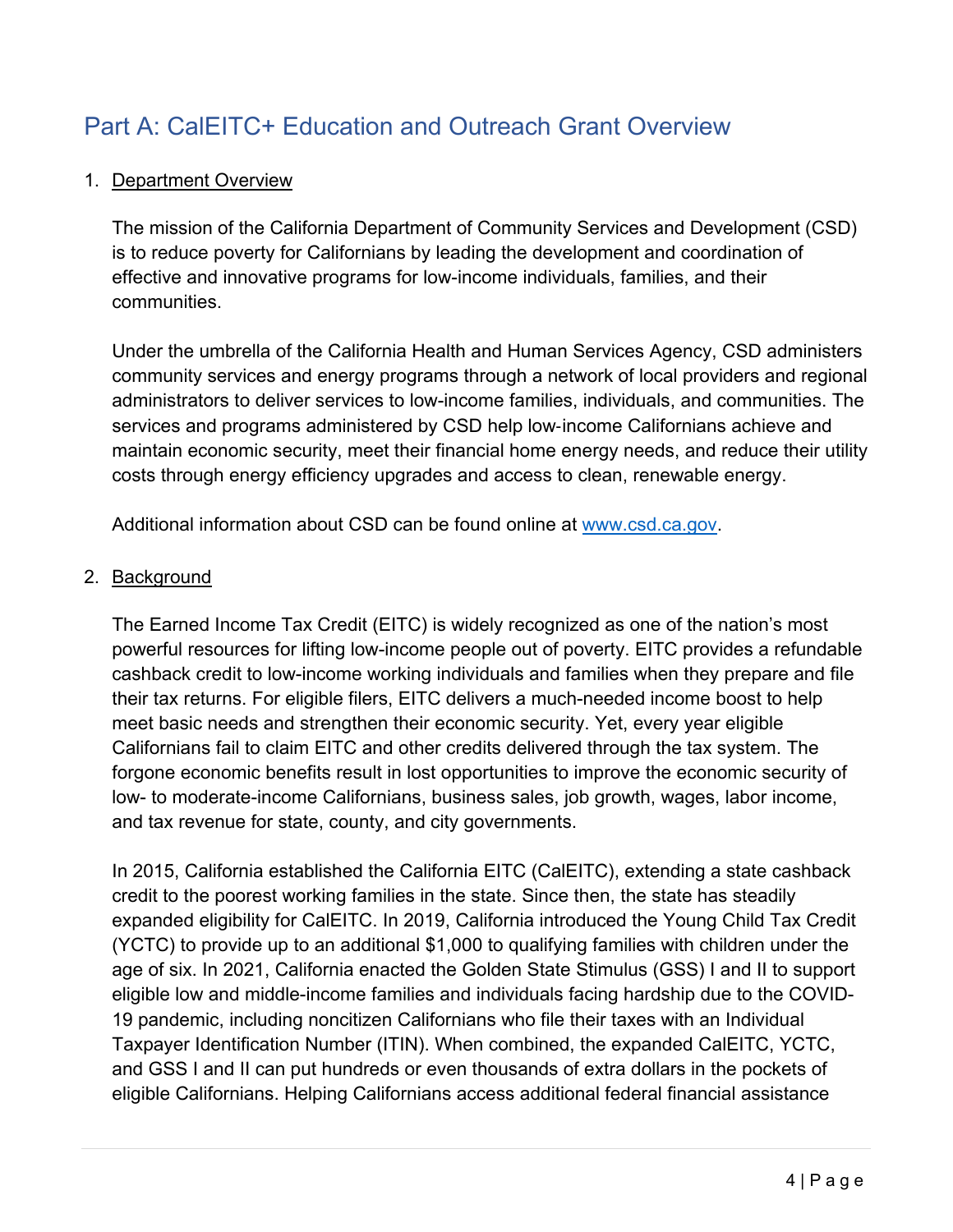provided by the federal EITC and federal Child Tax Credit only adds to the importance of encouraging and assisting residents to file their taxes.

To maximize participation and claiming of the available tax credits by eligible Californians, the Budget Act of 2021 appropriated \$15 million to the Franchise Tax Board (FTB) to increase awareness of CalEITC, YCTC, and GSS I and II<sup>[1](#page-4-1)</sup> as well as ITIN tax status eligibility. These "CalEITC+" funds may also be used to increase awareness of and access to free tax preparation assistance services. CSD has partnered with FTB to make CalEITC+ grant funds available under this Notice of Funding Availability (NOFA) to conduct education and outreach, free tax preparation assistance, and ITIN application acceptance assistance activities to increase the number of eligible Californians who file for the 2021 tax filing season.

## <span id="page-4-0"></span>3. Purpose of the Notice of Funding Availability

The purpose of this NOFA is to inform interested parties of the availability of funding to increase awareness of available tax credits and ITIN tax status eligibility, to make available ITIN application acceptance assistance to eligible noncitizen Californians, and to provide free tax preparation assistance services to low- to moderate-income individuals and families. Education and outreach efforts under the CalEITC+ grant program must also include information on the federal EITC and Child Tax Credit. CSD seeks to engage established organizations that maintain an existing community presence and trusted relationships, demonstrate extensive experience conducting similar outreach campaigns, and regularly interact with culturally diverse, hard-to-reach populations. To this end, activities must be conducted in a culturally and linguistically appropriate manner that effectively meets the needs of the target population and community served.

Applicants should conduct cost-effective education and outreach activities that will inform community members about the availability of the CalEITC, the YCTC, the federal EITC, and Child Tax Credit, and the importance of filing their taxes, including to noncitizen Californians who file using an ITIN or those who may be eligible to acquire an ITIN. Activities must connect low-income residents with local free tax preparation sites or online resources that help people file their taxes at no cost to claim the federal and California state credits, such as free online tax preparation (e.g., FTB's CalFile).

Grantees will be required to provide free tax preparation assistance to eligible Californians through their own services or partner organizations. Grantees will work closely with local

<span id="page-4-1"></span><sup>1</sup> Note: While increasing awareness of the Golden State Stimulus was included in the Budget Act of 2021 as a grant activity, eligibility for the Golden State Stimulus I and II requires a tax filing by October 15, 2021. As a result, Golden State Stimulus I and II will not be included in the scope of education and outreach activities because the eligibility period will expire prior to CalEITC+ program launch.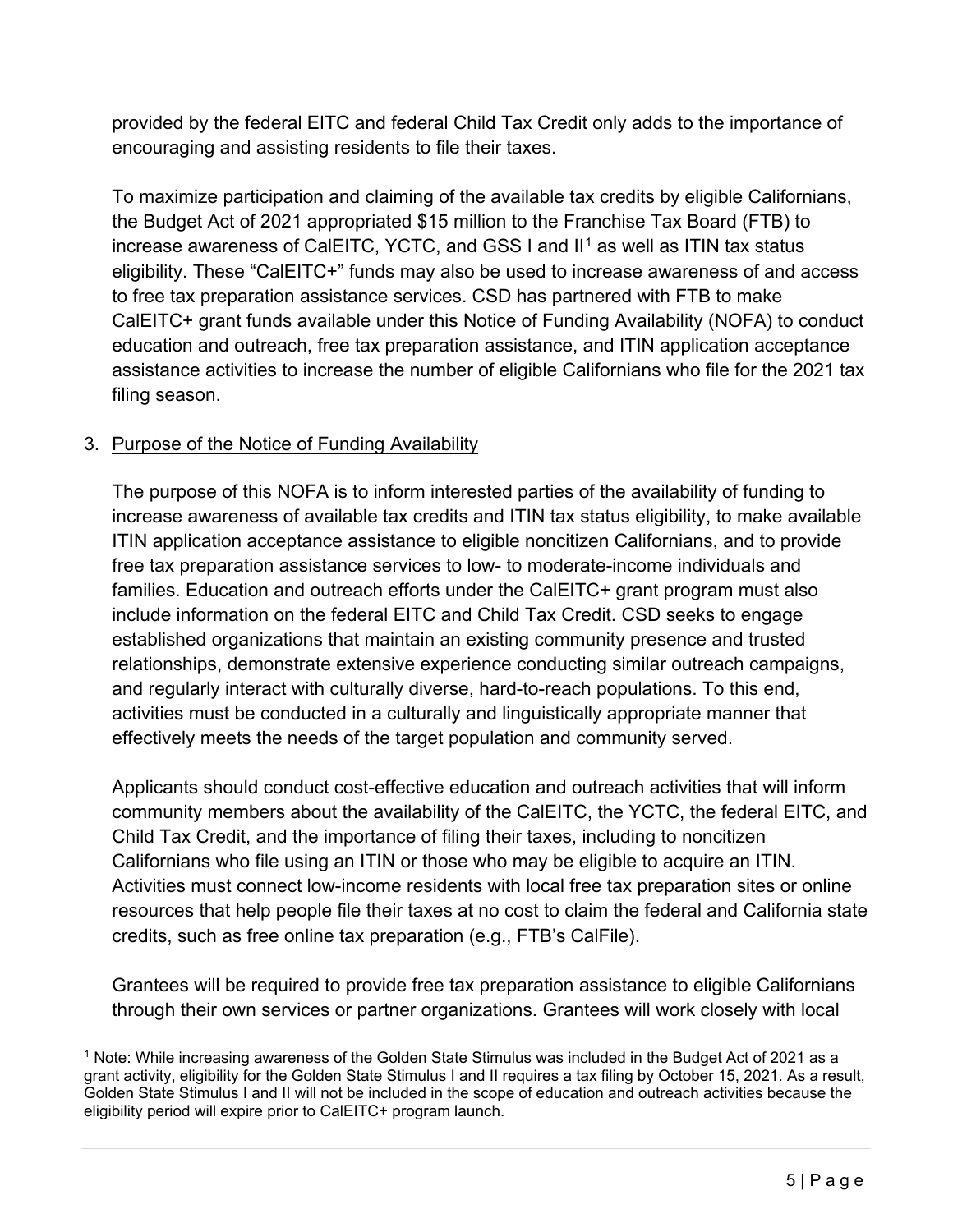free tax preparation assistance sites, either with their own or partner sites, to ensure that when conducting education and outreach activities, eligible Californians will know where to locate and when to access the nearest free tax preparation assistance service. Grantees will also be required to increase awareness of the availability of the ITIN for eligible noncitizens of California, and provide ITIN application assistance through their own services, partner organizations, or referrals to statewide grantees for ITIN application acceptance assistance.

Funding allocated under this grant program will support new or expansion activities and may not replace or supplant existing funding sources.

## <span id="page-5-0"></span>4. Goals and Objectives

Goals:

- To increase the number of eligible Californians claiming the available tax credit(s) by providing information to raise awareness of CalEITC, YCTC, federal EITC, and federal Child Tax Credit;
- To provide access to free tax preparation assistance services for eligible low-income California individuals and families; and,
- To provide ITIN eligibility outreach and access to ITIN application acceptance assistance.

Objectives:

- Conduct CalEITC+ education and outreach activities to eligible California residents that promote and maximize awareness of CalEITC, YCTC, the federal EITC, and federal Child Tax Credit, including the purpose, benefits, eligibility criteria, where to go, how to claim the available credit(s) at no cost via free tax preparation assistance programs, and how to claim past years' credit(s).
- Partner with trusted organizations in the community to implement effective CalEITC+ education and outreach activities.
- Encourage eligible low-income individuals and families to file a state and federal tax return and receive the tax credits, which includes providing information on local, free tax filing services.
- Target eligible populations, including noncitizens who may file using an ITIN.
- Disseminate clear, accurate, and consistent information to target audiences, including culturally diverse, hard-to-reach populations, to increase awareness of the available tax credit(s), access to ITIN application assistance services, and access to free tax preparation assistance services in English, Spanish, and other languages, as applicable.
- Collect, track, and report outcomes on education and outreach efforts by providing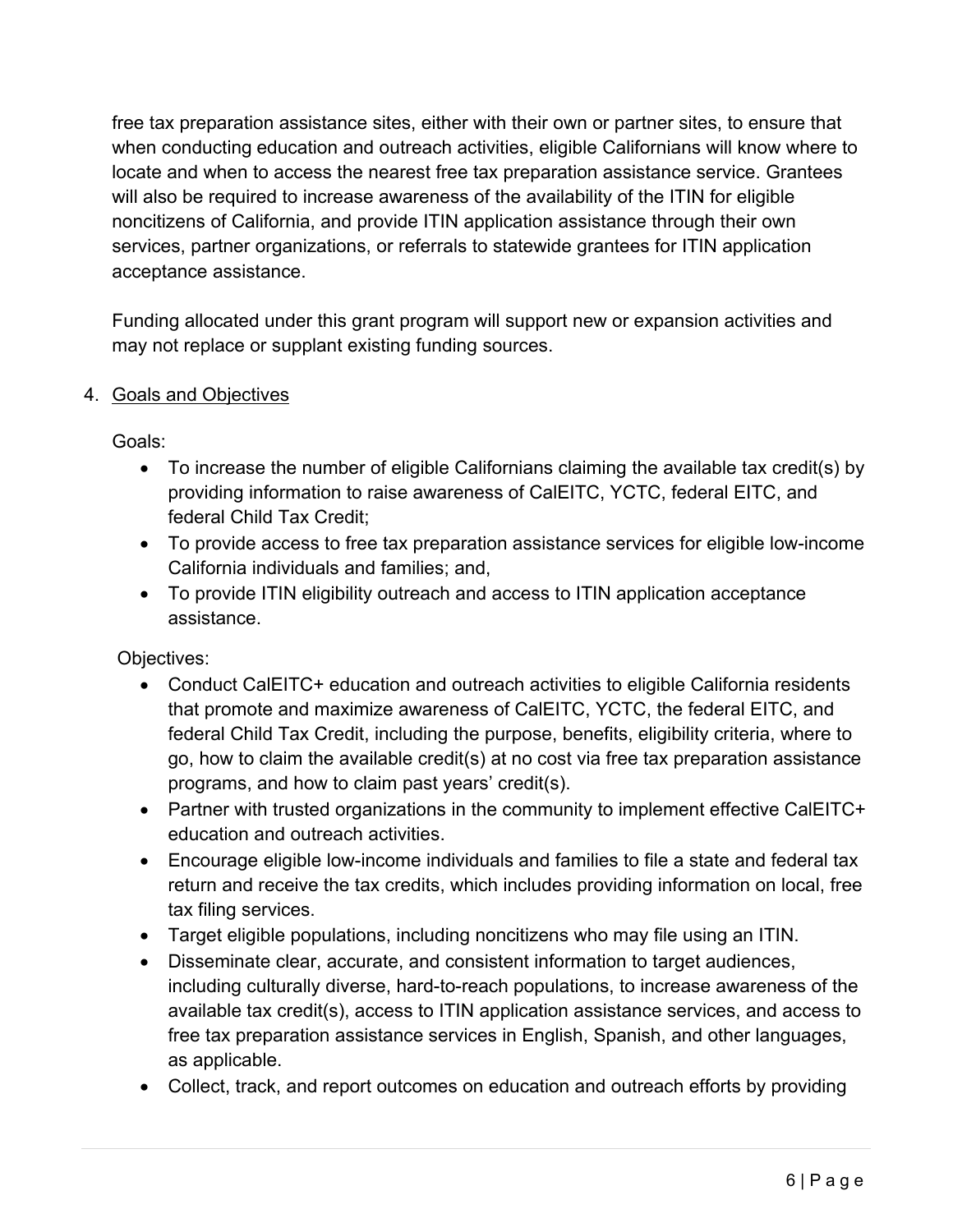quality data to support identification of the most effective outreach strategies to reach the targeted populations.

- Increase access to free tax preparation assistance services for eligible Californians by expanding and maintaining the capacity and infrastructure of existing and new free tax preparation assistance administrators through:
	- o Establishing new site offerings;
	- o Extended hours of operation; and
	- o Increased staffing, improved outreach, and increased volunteer recruitment and retention campaigns.
- Assist interested populations with processing their IRS Form W-7 application for Individual Taxpayer Identification Number either through direct service, via a subcontracted or partner Internal Revenue Service (IRS) certified Acceptance Agent, or a referral to statewide CalEITC+ grantees.

## <span id="page-6-0"></span>5. Education and Outreach Targeting

CalEITC+ education and outreach shall be targeted to eligible Californians per the following requirements:

i) Income Eligibility:

CalEITC+ education and outreach activities must target individuals and families with incomes at or below the filing requirement based on the income limits established for the 2021 tax year. The maximum eligible earned income for CalEITC during the 2021 tax year is \$30,000, regardless of family size. Applicants must detail their plans to reach eligible Californians in the Workplan (CSD 171) and Application Narrative Template (CSD 171ANT).

## ii) Messaging:

All messaging delivered as a part of this effort should be culturally sensitive and customized to the population in which the education and outreach materials are being distributed. At minimum, CalEITC+ education and outreach activities must be provided in English and Spanish. Activities shall be conducted in additional languages, as appropriate, to engage culturally diverse populations in targeted areas. Attention should be given to strategies that engage in-language (non-English language) media. Additionally, grantees must include information in their education and outreach efforts on where no-cost tax preparation assistance is available and how to locate local free tax preparation assistance sites. Grantees are expected to report on outcomes resulting from any collaboration with local free tax preparation assistance programs. Grantees should also include information about the federal EITC and Child Tax Credit in their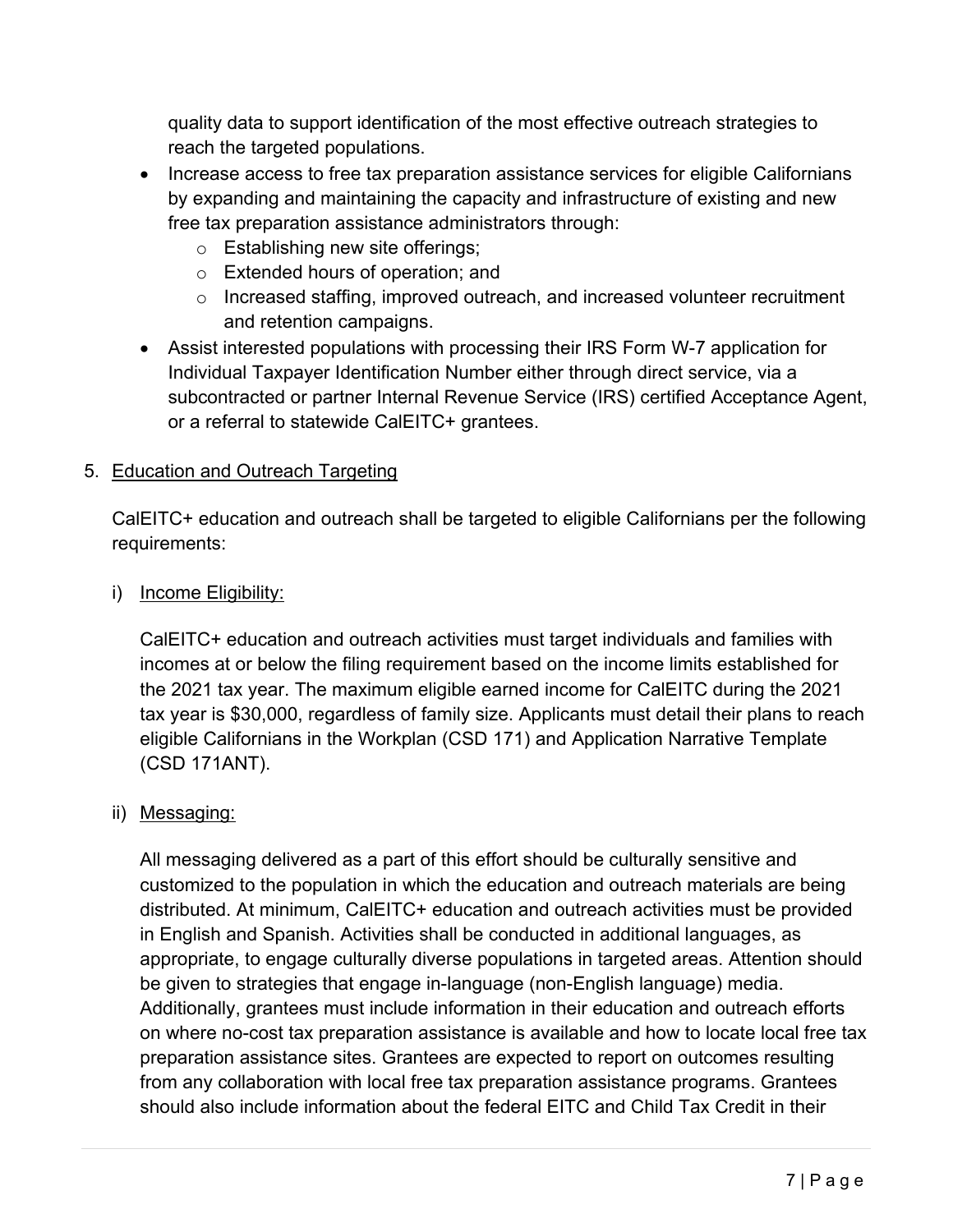education and outreach efforts.

Efforts should be made to use uniform messaging statewide. To achieve this, grantees should utilize the example education and outreach collateral materials provided through the FTB's website at [https://www.ftb.ca.gov/about-ftb/newsroom/caleitc/outreach](https://www.ftb.ca.gov/about-ftb/newsroom/caleitc/outreach-materials.html)[materials.html.](https://www.ftb.ca.gov/about-ftb/newsroom/caleitc/outreach-materials.html)

Critical outreach and eligibility information is available through the following participating agencies and websites, and should also be referenced as a resource:

Franchise Tax Board:

- [https://www.ftb.ca.gov/about-ftb/newsroom/caleitc/index.html?WT.mc\\_id=akEITC](https://www.ftb.ca.gov/about-ftb/newsroom/caleitc/index.html?WT.mc_id=akEITC)
- [https://www.ftb.ca.gov/file/personal/credits/california-earned-income-tax](https://www.ftb.ca.gov/file/personal/credits/california-earned-income-tax-credit.html)[credit.html](https://www.ftb.ca.gov/file/personal/credits/california-earned-income-tax-credit.html)
- <https://www.ftb.ca.gov/about-ftb/newsroom/golden-state-stimulus/help.html>

Internal Revenue Service:

- <https://www.irs.gov/credits-deductions/individuals/earned-income-tax-credit-eitc>
- <https://www.irs.gov/individuals/how-do-i-apply-for-an-itin>

Messaging should encompass, at a minimum, the required elements illustrated in the table below and directed to identified relevant target populations.

### **Required Elements**

Availability of the CalEITC

Availability of the YCTC

Availability of the federal EITC and Child Tax Credit

ITIN application acceptance assistance services

Free tax preparation assistance

Where to get more information

#### **Target Populations**

Californians eligible for CalEITC, YCTC, federal EITC, and federal Child Tax Credit

Eligible Californians who have never claimed the CalEITC

Californians who are not required to file taxes due to low income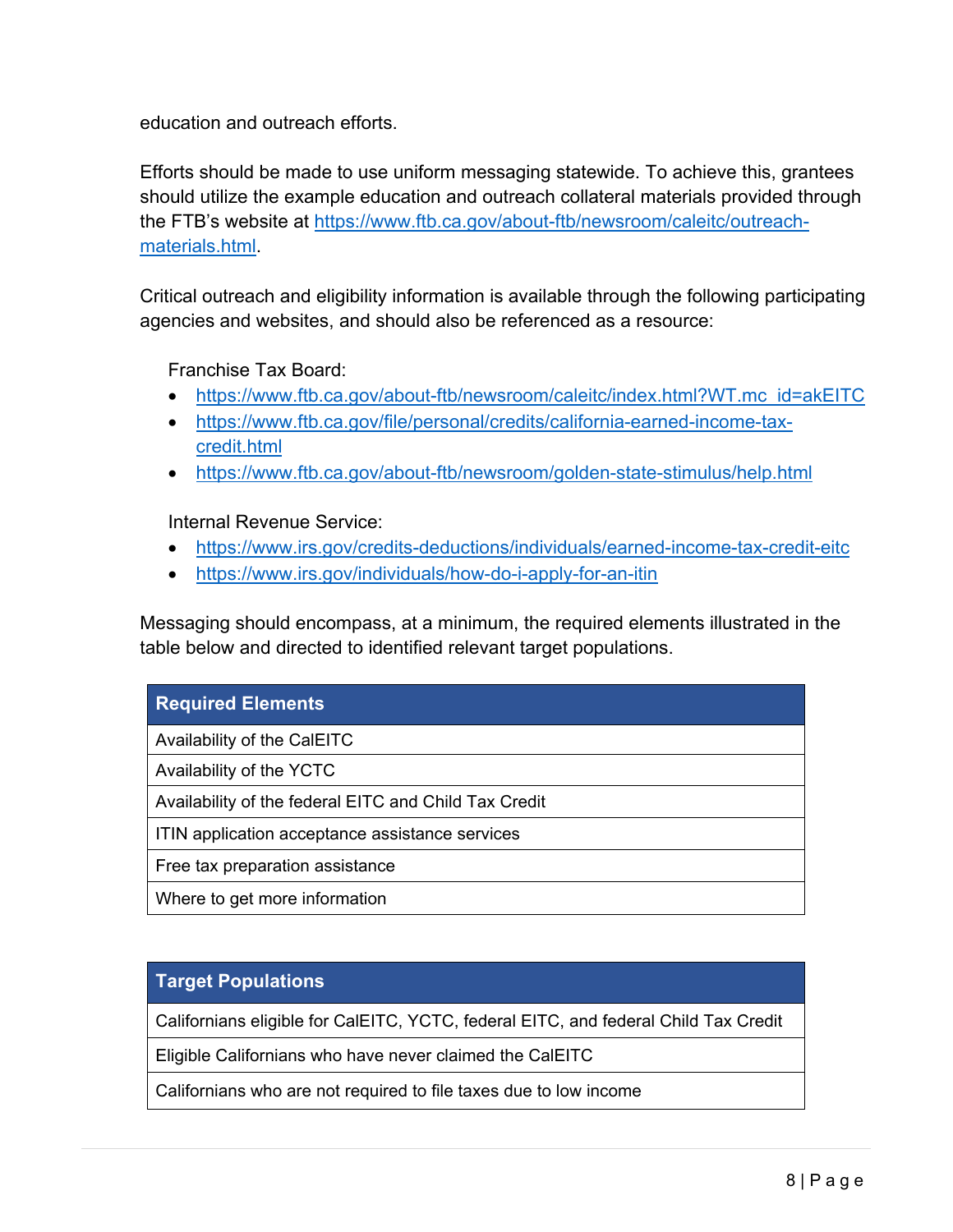Noncitizens who have a current ITIN

Noncitizens who may be eligible to apply for an ITIN

#### iii) Geographic Area:

CalEITC+ education and outreach activities shall be provided to counties identified as having the highest proportion of eligible California residents earning less than \$30,000. Target Areas are identified in Section 7 (Available Funding) and Appendix 1: Map of Target Areas.

#### iv) Identifying Characteristics:

Common characteristics of individuals who have failed to claim the EITC have been identified in past research reports, including the "Left on the Table Report" and "CalEITC Particularly Benefits Children of Color and Women."[2](#page-8-0) Education and outreach activities should endeavor to target the following populations identified and listed in the table below:

| <b>Characteristics of Those Failing to Claim</b>                                       |
|----------------------------------------------------------------------------------------|
| Areas of high concentration of Latinos                                                 |
| Individuals with lower incomes than required to file a tax return                      |
| Parents (particularly mothers) of Children of Color                                    |
| Individuals participating in CalFresh/Supplemental Nutrition Assistance Program (SNAP) |
| Individuals without qualifying children                                                |
| Populations with Limited English Proficiency                                           |
| Culturally diverse populations and communities                                         |
| Qualifying workers who hold an Individual Taxpayer Identification Number (ITIN)        |

<span id="page-8-0"></span><sup>2</sup> For *Update on the "Left on the Table Report*," go here: [https://www.csd.ca.gov/Pages/CalEITC.aspx.](https://www.csd.ca.gov/Pages/CalEITC.aspx) For "*CalEITC Particularly Benefits Children of Color and Women"* report, go here: [http://calbudgetcenter.org/blog/caleitc-particularly-benefits](http://calbudgetcenter.org/blog/caleitc-particularly-benefits-children-color-women/)[children-color-women/.](http://calbudgetcenter.org/blog/caleitc-particularly-benefits-children-color-women/)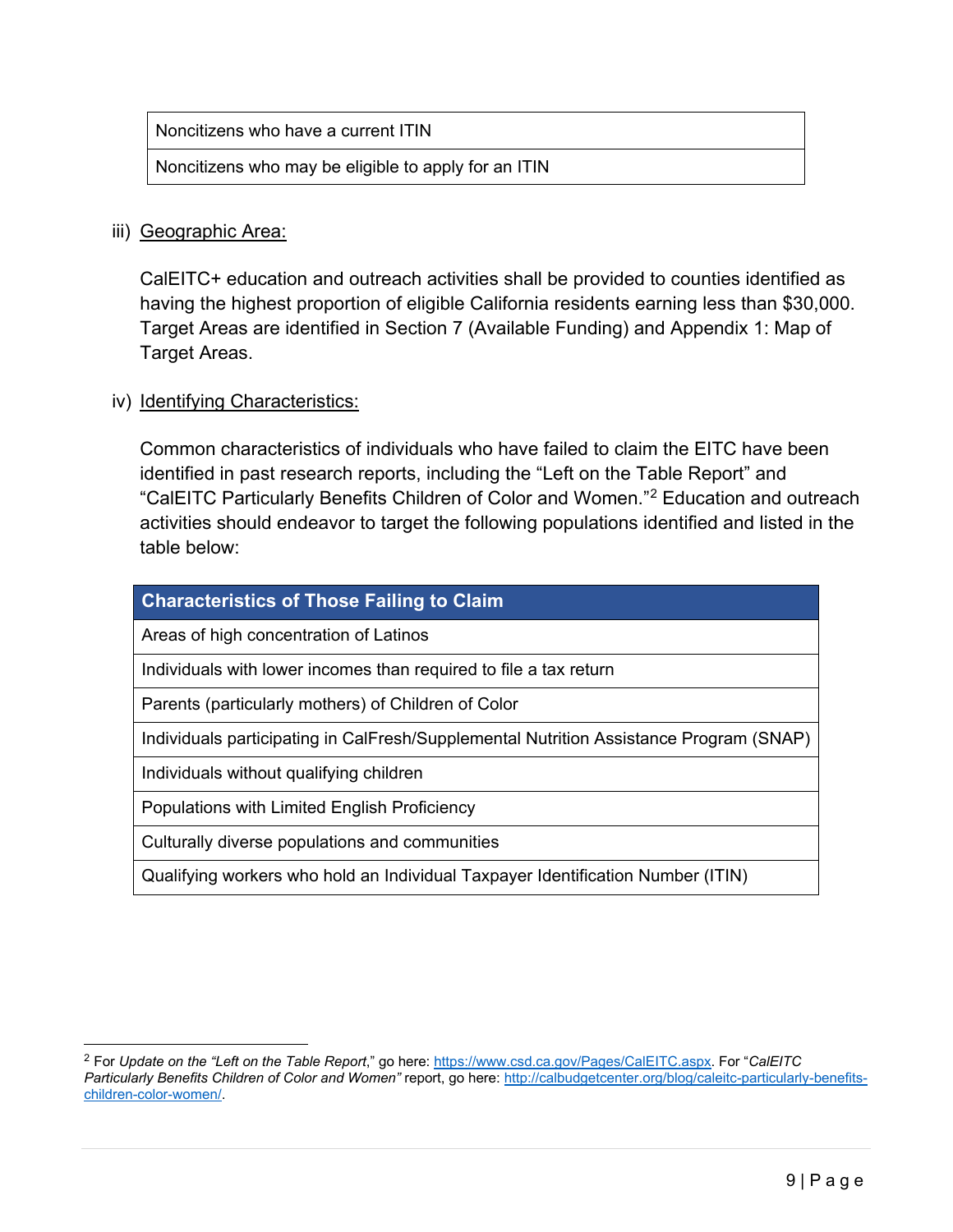### <span id="page-9-0"></span>6. Free Tax Preparation Assistance Codes of Conduct

To establish the greatest degree of public trust, all free tax preparation assistance volunteers have a responsibility to provide quality customer service and uphold the highest ethical standards. All volunteers must adhere to the following standards of conduct:

- Do not accept payment or solicit donations for federal or state tax return preparation.
- Do not solicit business from tax filers assisted or use knowledge gained (from their tax information) about tax filers for any direct or indirect personal benefit for the volunteer or any other specific individual.
- Do not knowingly prepare false returns.
- Do not engage in criminal, dishonest, or other conduct deemed to have a negative effect.
- Treat all tax filers in a professional, courteous, and respectful manner.

## <span id="page-9-1"></span>7. CalEITC+ Activities

Activities conducted under this funding opportunity must align with the following definitions:

*CalEITC*: a tax credit that provides a tax refund that can put hundreds or even thousands of dollars back into the pocket of eligible low-income California workers. Information provided to eligible populations about the CalEITC program, such as, but not limited to, the purpose, benefits, eligibility criteria, where to go, how to claim the credit at no cost, and how to claim prior years' credit(s).

*CalEITC+ Education and Outreach Grant Program*: Education and outreach efforts regarding CalEITC, YCTC, the federal EITC and Child Tax Credit, ITIN tax status eligibility, assistance with free tax preparation, and ITIN acquisition. Details on each element are listed below.

*Education and Outreach*: Activities (e.g., strategic grassroots campaigns) intended to increase the number of eligible California residents claiming the available credit(s).

*Federal Child Tax Credit:* Information provided to eligible families that the IRS is providing families with one-half of the federal 2021 Child Tax Credit of \$3,600 per child under the age of six and \$3,000 for each child between the ages of six and 17 in six monthly payments of \$300 and \$250 per child, respectively.

**Federal EITC:** Information provided to eligible populations about the federal EITC program, such as, but not limited to, the purpose, benefits, eligibility criteria, where to go, how to claim the credit at no cost, and how to claim prior years' credit(s).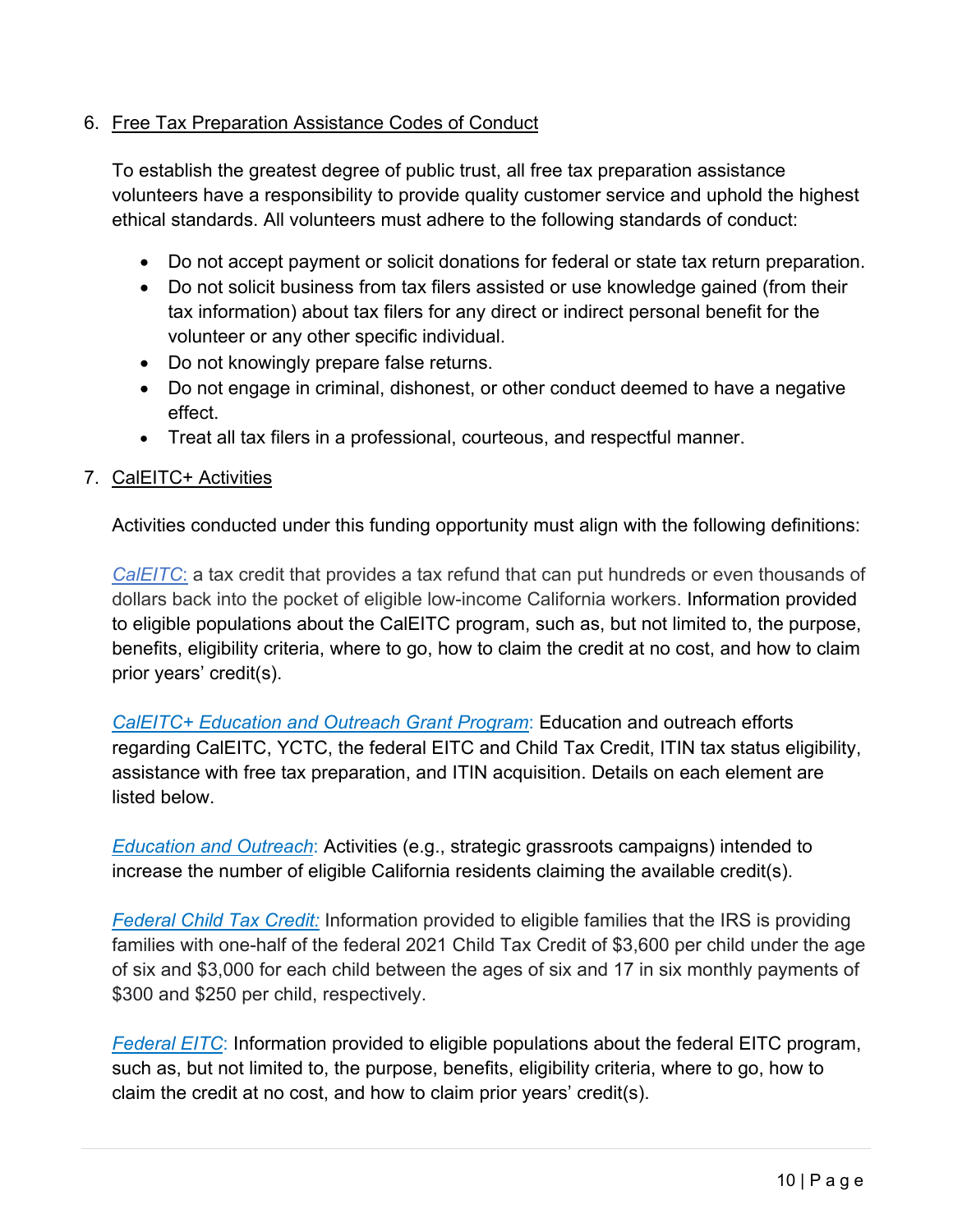*Free Tax Preparation Assistance:* Support new, or the expansion of an organization's existing free tax preparation assistance activities among qualified, low- to moderate-income Californians to reach eligible populations that would benefit from no-cost tax preparation assistance and filing.

*ITIN Application Acceptance Assistance:* Assist interested noncitizen Californians with the IRS Form W-7 Application for Individual Taxpayer Identification Number at no cost; inform individuals that Form W-7 requires specific documentation substantiating foreign status and true identity for each individual applying.

*ITIN Eligibility Awareness:* Information provided to eligible noncitizen Californians, their spouses, and dependents; ITIN eligibility awareness is intended for all noncitizen residents who do not have a Social Security Number but may be eligible to acquire an ITIN and receive state tax credit(s) (CalEITC and YCTC) when they file their state tax return. Information provided to eligible noncitizen Californians on where they can obtain assistance on completing the ITIN application process.

*Young Child Tax Credit:* Information provided to eligible families who qualify for CalEITC and have a child under the age of six as of the end of the 2021 tax year, may qualify for up to \$1,000 through this credit.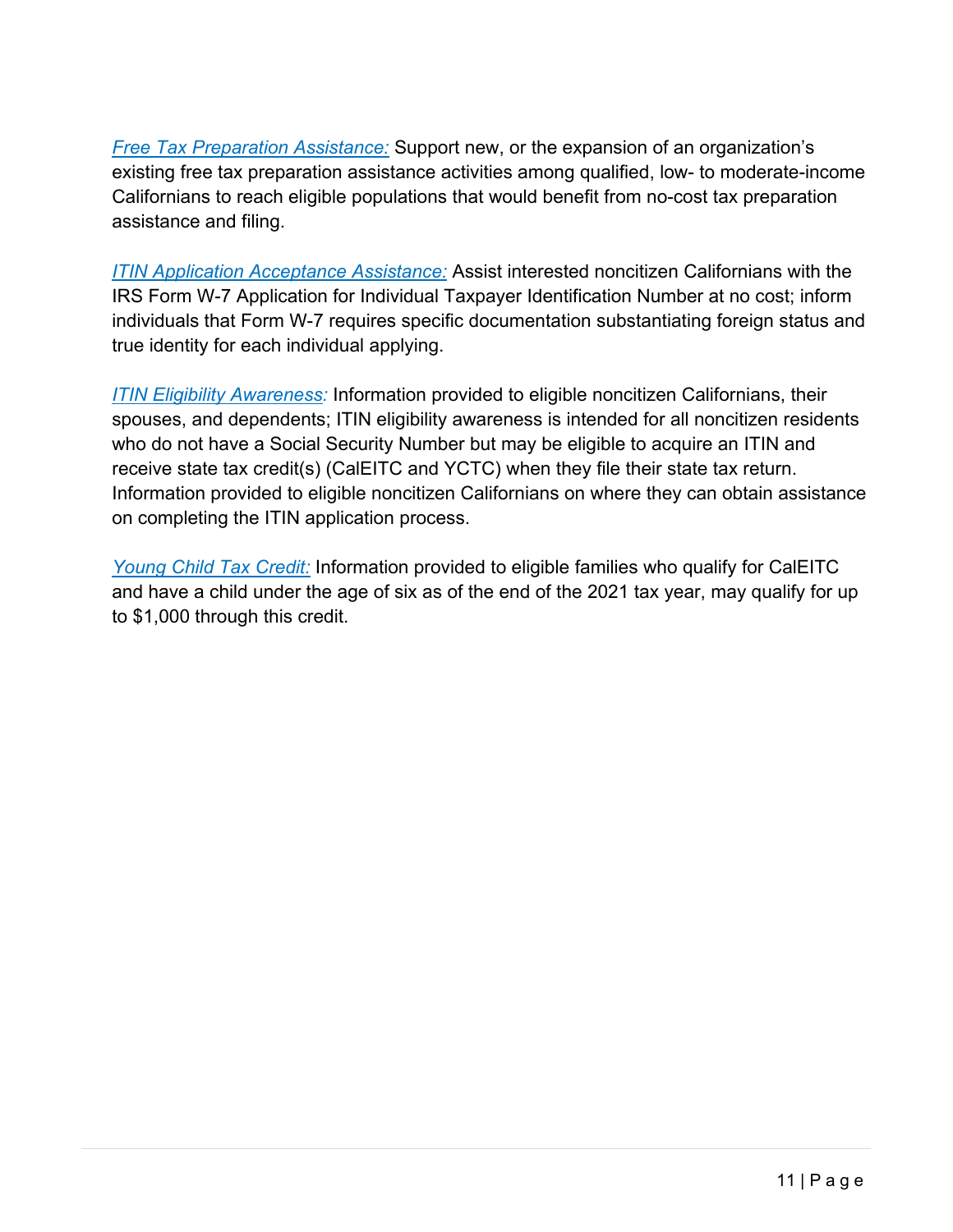## 8. Education and Outreach Activities

Education and outreach activities are listed below. Other types of innovative outreach not explicitly listed are allowed, per CSD approval, and encouraged if an applicant can clearly establish the effectiveness of the proposed outreach. Outreach activities listed with an "R" next to them indicate activities required of all grantees, while activities listed with an "O" are encouraged but optional.

| <b>Required</b><br>or<br><b>Optional</b> | <b>Outreach</b><br><b>Type</b> | <b>Activity</b>                                                                                                                                                                                                                                                                                                                                                                              |
|------------------------------------------|--------------------------------|----------------------------------------------------------------------------------------------------------------------------------------------------------------------------------------------------------------------------------------------------------------------------------------------------------------------------------------------------------------------------------------------|
| R                                        | Web                            | Create or maintain a website or webpage(s) specifically designed to<br>promote and maximize awareness of the CalEITC, YCTC, federal EITC<br>and Child Tax Credit and ITIN eligibility.<br>Host educational information and updates about the credits and free tax<br>preparation assistance on website.<br>Provide links to CalEITC educational materials, tools, calculators, maps,<br>etc. |
| R                                        | Social Media                   | Disseminate educational messages, share success stories, and inform the<br>public about outreach events in targeted counties and local communities via<br>social media channels that may include but are not limited to:<br>Facebook<br>Instagram<br>Twitter<br>YouTube<br><b>TikTok</b>                                                                                                     |
| R                                        | Canvassing                     | Make contact in targeted residential neighborhoods and community<br>gathering places to engage individuals and families in one-on-one<br>interactions. Canvassing can include traditional door-to-door activities, text<br>messaging campaigns, phone banking, and other direct, targeted, person-to-<br>person efforts to reach potentially eligible Californians.                          |
| O                                        | Media                          | Educate through earned and unearned media activities through the following<br>channels, including:<br>Print<br>Radio<br>TV.<br>Internet/Website Advertising<br>Social Media Promoted/Boosted Advertising                                                                                                                                                                                     |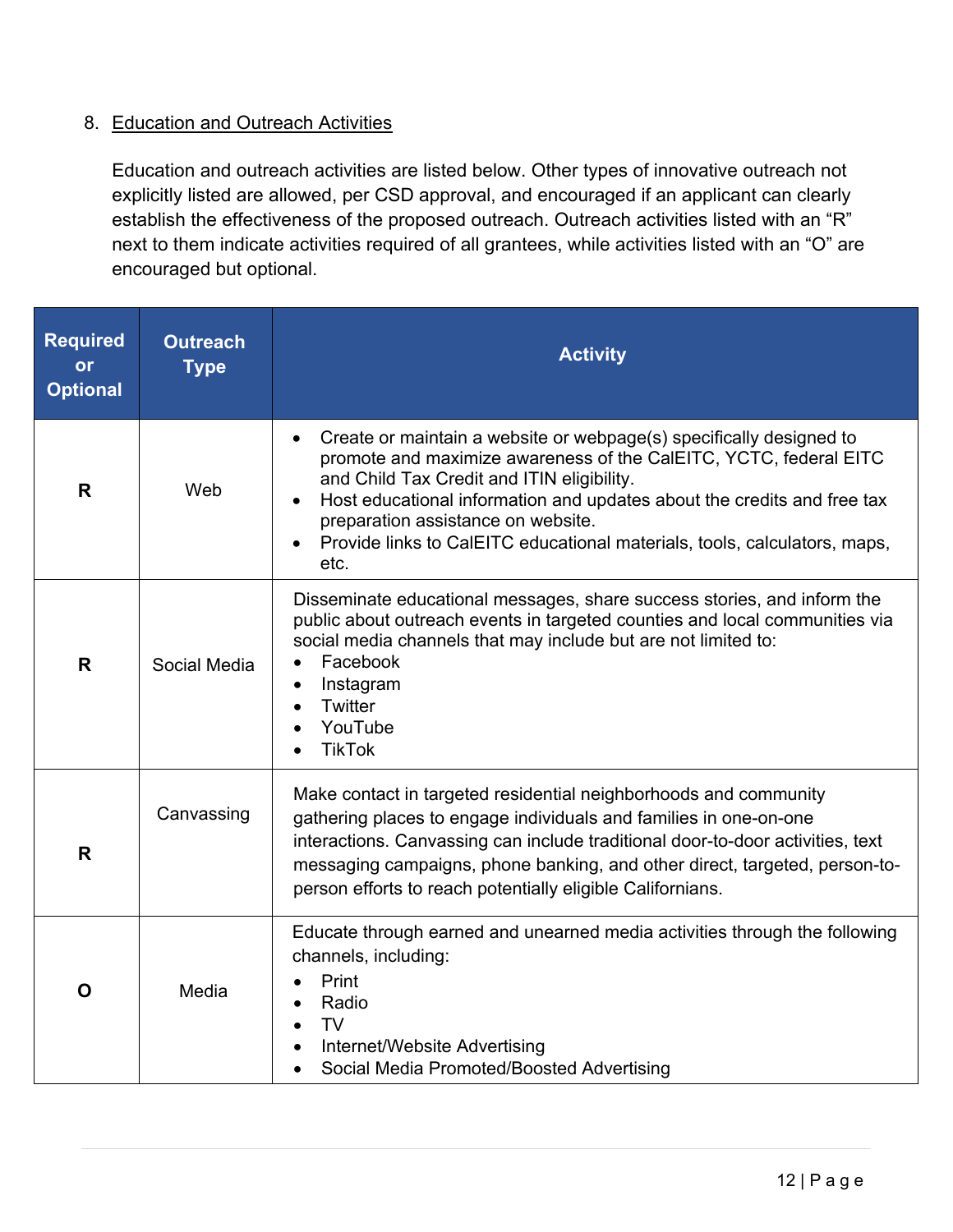| <b>Required</b><br><b>or</b><br><b>Optional</b> | <b>Outreach</b><br><b>Type</b> | <b>Activity</b>                                                                                                                                                                                                                                                                                                                                                                                                                                                                                                                                                                                         |
|-------------------------------------------------|--------------------------------|---------------------------------------------------------------------------------------------------------------------------------------------------------------------------------------------------------------------------------------------------------------------------------------------------------------------------------------------------------------------------------------------------------------------------------------------------------------------------------------------------------------------------------------------------------------------------------------------------------|
| R                                               | Collateral<br>Messaging        | Distribute messaging in multiple languages that are culturally appropriate for<br>target audiences and demographics through the following mediums:<br>Flyers/Brochures<br><b>Direct mailers</b><br><b>Newsletters</b>                                                                                                                                                                                                                                                                                                                                                                                   |
| O                                               | <b>Group Events</b>            | Host or participate in coordinated outreach events (virtual or in-person) to<br>engage groups of eligible people (more than one individual/family) at<br>locations that may include:<br>Community gatherings<br>Resource fairs<br>Mega-events<br>Local businesses<br><b>Educational forums</b><br>Local free tax preparation assistance and filing service locations such as<br>Volunteer Income Tax Assistance (VITA) sites<br>Grocery stores/Libraries<br>Food banks<br>Churches<br>Healthcare clinics including vaccination clinics<br>Schools<br>Public Meetings (City County, School Boards, etc.) |
| O                                               | Other                          | Other effective outreach strategies                                                                                                                                                                                                                                                                                                                                                                                                                                                                                                                                                                     |

At a minimum, CalEITC+ education and outreach activities must be provided in English and Spanish. Activities shall be conducted in additional languages, as appropriate, to engage culturally diverse populations in targeted areas. Attention should be given to strategies that engage in-language (non-English language) media.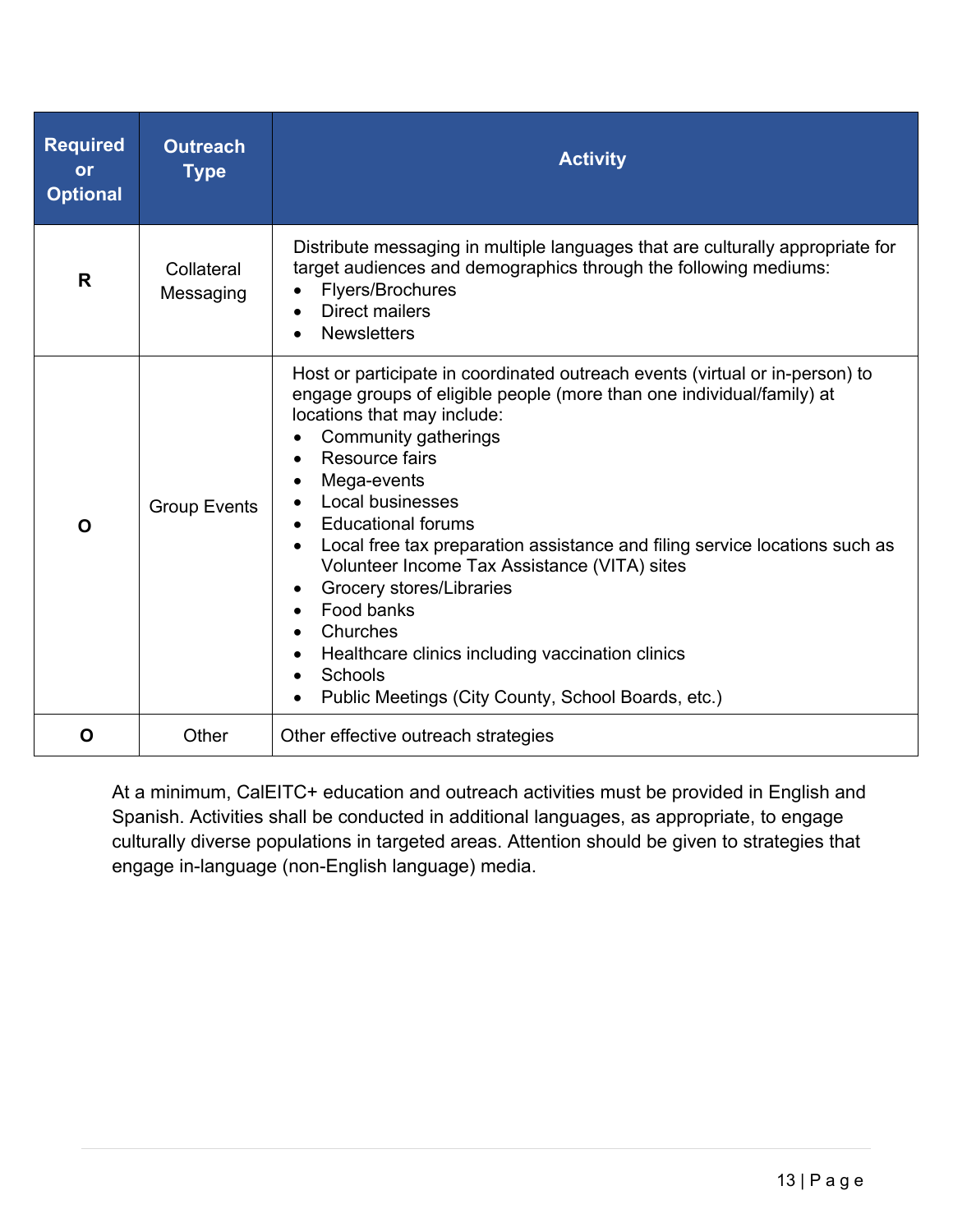#### <span id="page-13-0"></span>9. Target Areas

Regional target areas were identified based on a percentage of households earning less than \$30,000 annually. Statewide and Rural target areas were added to ensure coverage of all areas where eligible Californians live, regardless of the county in which they reside.

| <b>Target Area</b> | <b>Region</b>                    |
|--------------------|----------------------------------|
| 1                  | Statewide                        |
| $\overline{2}$     | Los Angeles County               |
| 3                  | San Diego County                 |
| $\overline{4}$     | Alameda/Santa Clara Counties     |
| 5                  | Sacramento County                |
| 6                  | <b>Riverside County</b>          |
| $\overline{7}$     | <b>Orange County</b>             |
| 8                  | Contra Costa/Sonoma Counties     |
| 9                  | San Bernardino County            |
| 10                 | <b>Kern/Tulare Counties</b>      |
| 11                 | <b>Fresno County</b>             |
| 12                 | San Joaquin/Stanislaus Counties  |
| 13                 | San Francisco/San Mateo Counties |
| 14                 | Ventura/Santa Barbara Counties   |
| 15                 | Rural                            |

### *Target Area 1: Statewide CalEITC+ (Two Awards)*

Statewide CalEITC+ grantees will serve eligible residents statewide. The statewide grantees will provide coverage to the broadest audience, reaching the largest number of eligible Californians through a variety of outreach strategies. Statewide grantee activities are not required to reach every county throughout the state but should focus on activities designed to impact the largest number of eligible Californians possible. Education and outreach activities may include, but are not limited to, using social media, hosting megaevents, airing public service announcements, conducting radio interviews, facilitating call center engagement, canvassing, and other education and outreach strategies.

Statewide CalEITC+ grantee activities should build sustainable infrastructure to support ongoing efforts for CalEITC+ education and outreach on the CalEITC, YCTC, the federal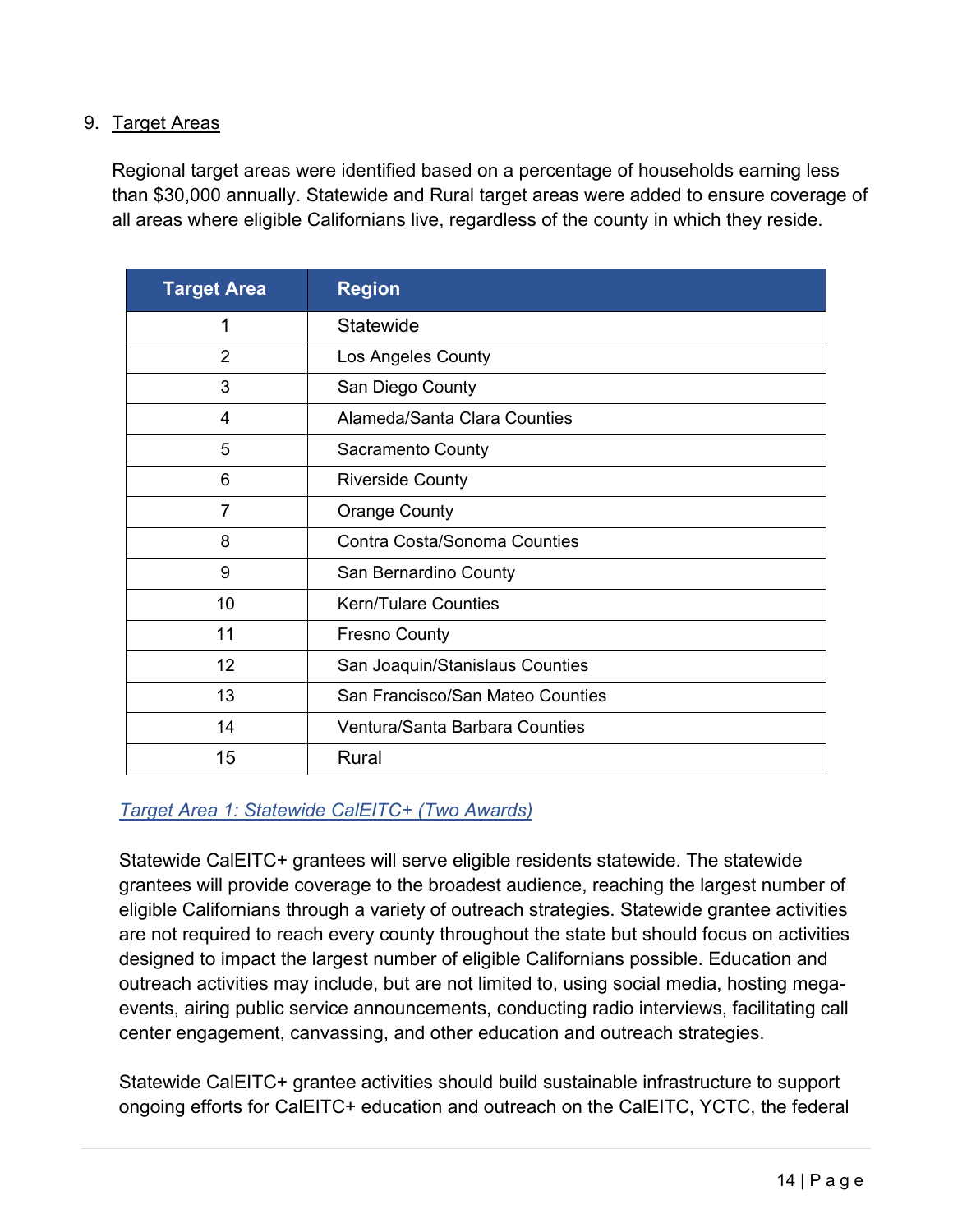EITC, and federal Child Tax Credit, and to reach eligible populations that would benefit from free tax preparation assistance. Grantees are expected to provide technical assistance and collateral materials to regional grantees on an as-needed basis. Statewide grantees will coordinate with regional grantees to ensure consistent messaging across target areas and to avoid duplication of services. Statewide grantees may incorporate and oversee subgrants. Statewide grantees must consider economies of scale, and coordination of efforts with other target areas. Outreach must connect filers with local free tax preparation assistance sites or online resources that help people file their taxes at no cost.

Grant funds shall be used to support new free tax preparation activities, or the expansion of an organization's existing free tax preparation assistance activities, either through a grantee's direct services or partner organizations. Activities should support the expansion of existing or new efforts to connect eligible tax filers with local free tax preparation assistance sites or online resources. Activities should focus on efforts to organize, place, and certify volunteers to prepare taxes according to IRS standards. Grantees should consider incorporating subgrants into their strategies to make the most significant impact possible and meet the unique needs of local communities.

Statewide CalEITC+ grantees are required to assist interested individuals with completing and submitting the IRS Form W-7 *Application for Individual Taxpayer Identification Number*. ITIN eligibility awareness and application acceptance assistance are intended for all noncitizen California residents who do not have a Social Security Number but may be eligible to receive an ITIN to comply with federal tax law and may be eligible to receive the tax credits (CalEITC and YCTC) when they file their state tax return. Statewide grantees will be expected to accept referrals for ITIN application assistance from regional grantees that lack the capacity to provide application assistance. ITIN application acceptance assistance may be achieved in two ways:

- *Direct service:* Assist interested individuals with completing the IRS Form W-7 *Application for Individual Taxpayer Identification Number* at no cost; inform individuals that Form W-7 requires specific documentation substantiating foreign status and true identity for each individual applying; may allow training for agency staff to become certified IRS Acceptance Agents. A certified Acceptance Agent is required to assist an eligible individual with completing the IRS Form W-7.
- *Subcontract:* Assist interested individuals with processing their IRS Form W-7 application at no cost through a subcontracted or partnered certified IRS Acceptance Agent. Acceptance Agents are entities (e.g., colleges, financial institutions, accounting firms, etc.) authorized by the IRS to assist applicants in obtaining ITINs.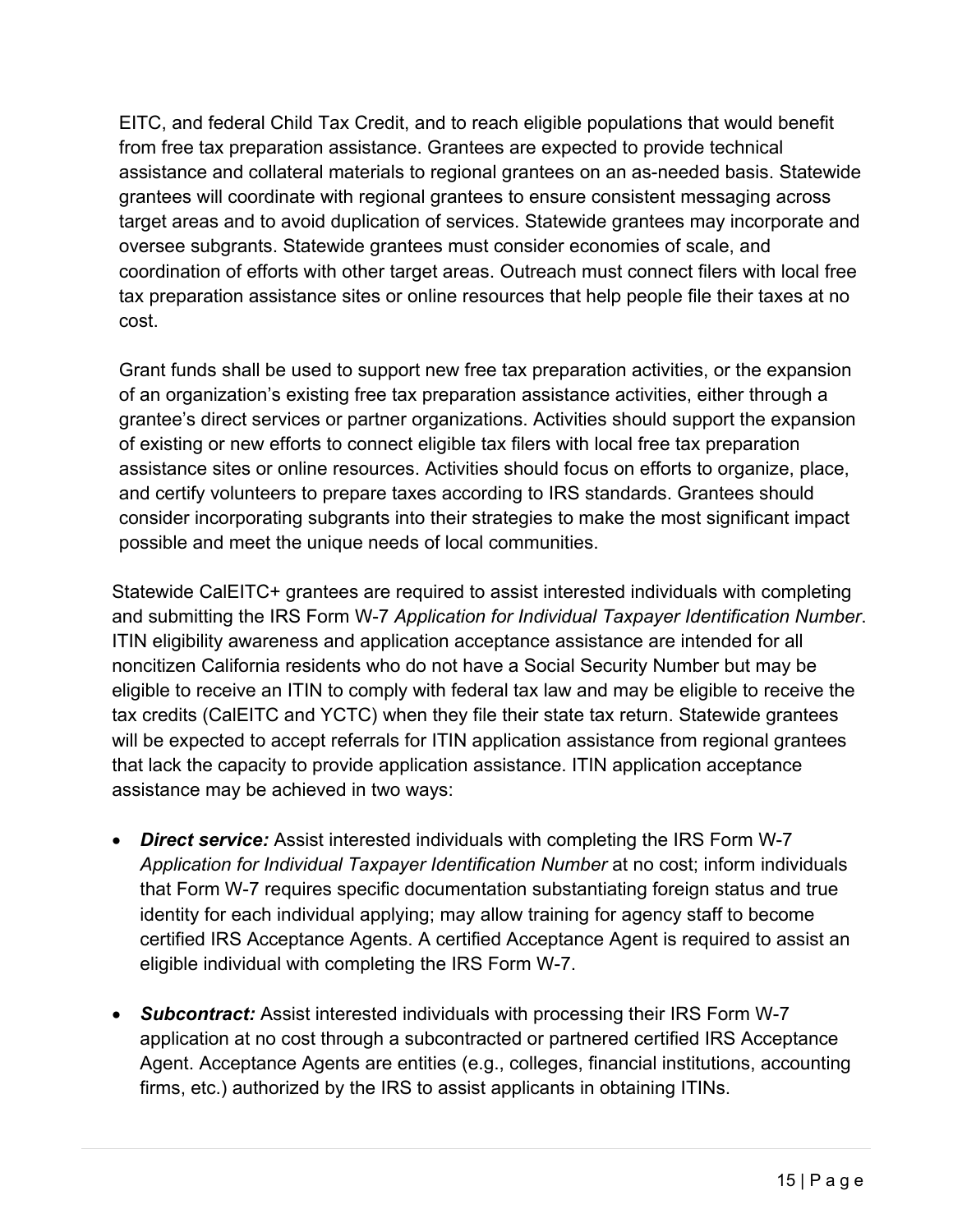Statewide CalEITC+ grantees are required to dedicate 10 to 30 percent of their activities toward ITIN related activities, a minimum of 35 percent of their activities toward education and outreach, and a minimum of 35 percent of their activities toward free tax preparation assistance. Based on meeting these requirements, grantees have the flexibility to allocate 20 percent of funded activities towards any mix of service categories based on their assessment of statewide needs.

## *Target Area 1: Statewide CalEITC+ Free Tax Preparation Assistance (One Award)*

The Statewide CalEITC+ Free Tax Preparation Assistance (FTPA) grantee will serve eligible residents throughout California. Grant funds shall be used to support new free tax preparation activities, or the expansion of an organization's existing free tax preparation assistance activities, either through a grantee's direct services or partner organizations. Activities should support the expansion of existing or new efforts to connect eligible tax filers with local free tax preparation assistance sites or online resources.

Activities for free tax preparation assistance services should focus on efforts to organize, place, and certify volunteers to prepare taxes according to IRS standards. Applicants proposing to conduct statewide CalEITC+ FTPA activities shall make every effort to reach as many eligible Californians as possible. The Statewide CalEITC+ FTPA grantee should strongly consider incorporating subgrants into their strategies to make the most significant impact possible and meet the unique needs of local communities.

The Statewide CalEITC+ FTPA grantee is also required to assist interested noncitizen California residents with completing and submitting the IRS Form W-7 *Application for Individual Taxpayer Identification Number* at no cost. As with the Statewide CalEITC+ grantees, the Statewide CalEITC+ FTPA grantee may achieve ITIN application acceptance assistance by offering direct services through agency staff trained as IRS certified Acceptance Agents and/or through the use of partners or subcontracts.

Statewide CalEITC+ FTPA grantees are required to dedicate 10 to 30 percent of their activities toward ITIN assistance, up to 90 percent for free tax preparation assistance, and a maximum of 10 percent for free tax preparation education and outreach.

### *Target Area 2: Los Angeles CalEITC+ Free Tax Preparation Assistance (One Award)*

The Los Angeles CalEITC+ FTPA grantee will serve eligible Californians residing in Los Angeles County. The purpose of the Los Angeles CalEITC+ FTPA grant is to support free tax preparation assistance services for eligible, low- to moderate-income filers that would benefit from no-cost tax preparation assistance and filing. Grant funds shall be used to support new free tax preparation activities, or the expansion of an organization's existing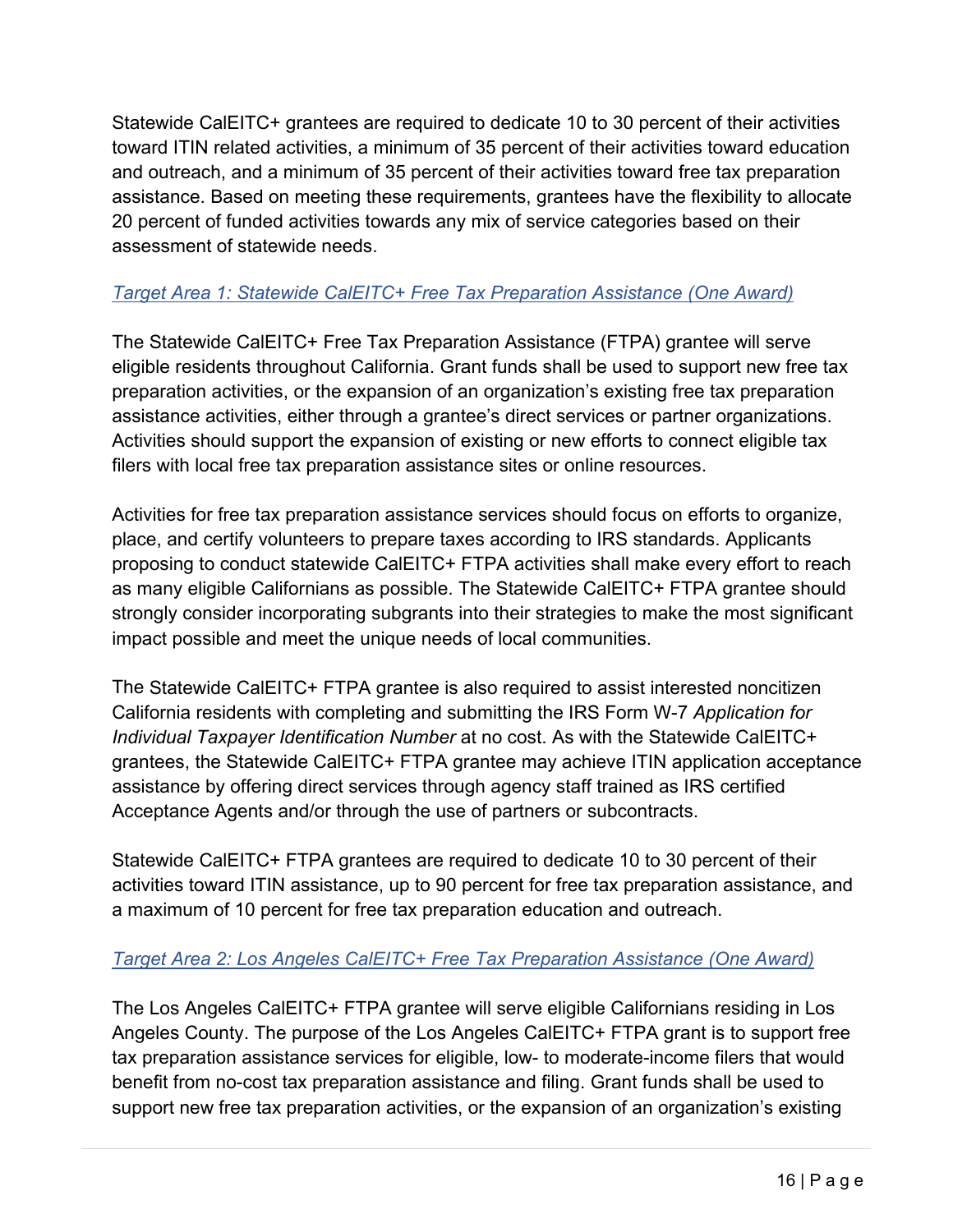free tax preparation assistance activities, either through a grantee's direct services or partner organizations. Activities should support the expansion of existing or new efforts to connect eligible tax filers with local free tax preparation assistance sites or online resources. Los Angeles grantee activities for free tax preparation assistance services should also be aimed at building sustainable infrastructure to support ongoing efforts for no-cost tax preparation assistance activities and to provide training, organize, place, and certify volunteers to prepare taxes according to IRS standards.

The Target Area 2 Los Angeles CalEITC+ FTPA grantee is required to dedicate 10 to 30 percent of their activities toward ITIN related activities, up to 90 percent for free tax preparation assistance, and a maximum of 10 percent for free tax preparation education and outreach. Providing no-cost ITIN application acceptance assistance is optional for the Los Angeles CalEITC+ FTPA grantee based on capacity and locally determined needs, but the Los Angeles CalEITC+ FTPA grantee is required to outreach to this eligible population, promote the availability of ITIN, and refer applicants to the statewide grantees or partners for no-cost ITIN application assistance.

## *Target Areas 2 through 14 CalEITC+: Regional Awards*

CalEITC+ grantees for Target Areas 2 through 14 will serve California residents living in counties identified based on the percentage of household populations with incomes at or below the CalEITC income eligibility level of \$30,000 annually. Grant funds shall be used to provide CalEITC+ education and outreach, free tax preparation assistance, and ITIN eligibility awareness.

Providing no-cost ITIN application acceptance assistance is optional for regional grantees based on grantee capacity and locally determined needs, but regional grantees will be required to outreach to this eligible population, promote the availability of ITIN, and refer applicants to the statewide grantees or other partners for no-cost ITIN application acceptance assistance services.

Regional grantees are required to dedicate 10 to 30 percent of their activities towards ITIN related activities, a minimum of 35 percent of their activities toward education and outreach, and a minimum of 35 percent of their activities toward free tax preparation assistance. Based on meeting these requirements, grantees will have the flexibility to allocate 20 percent of funded activities towards any mix of these service categories based on their assessment of community needs.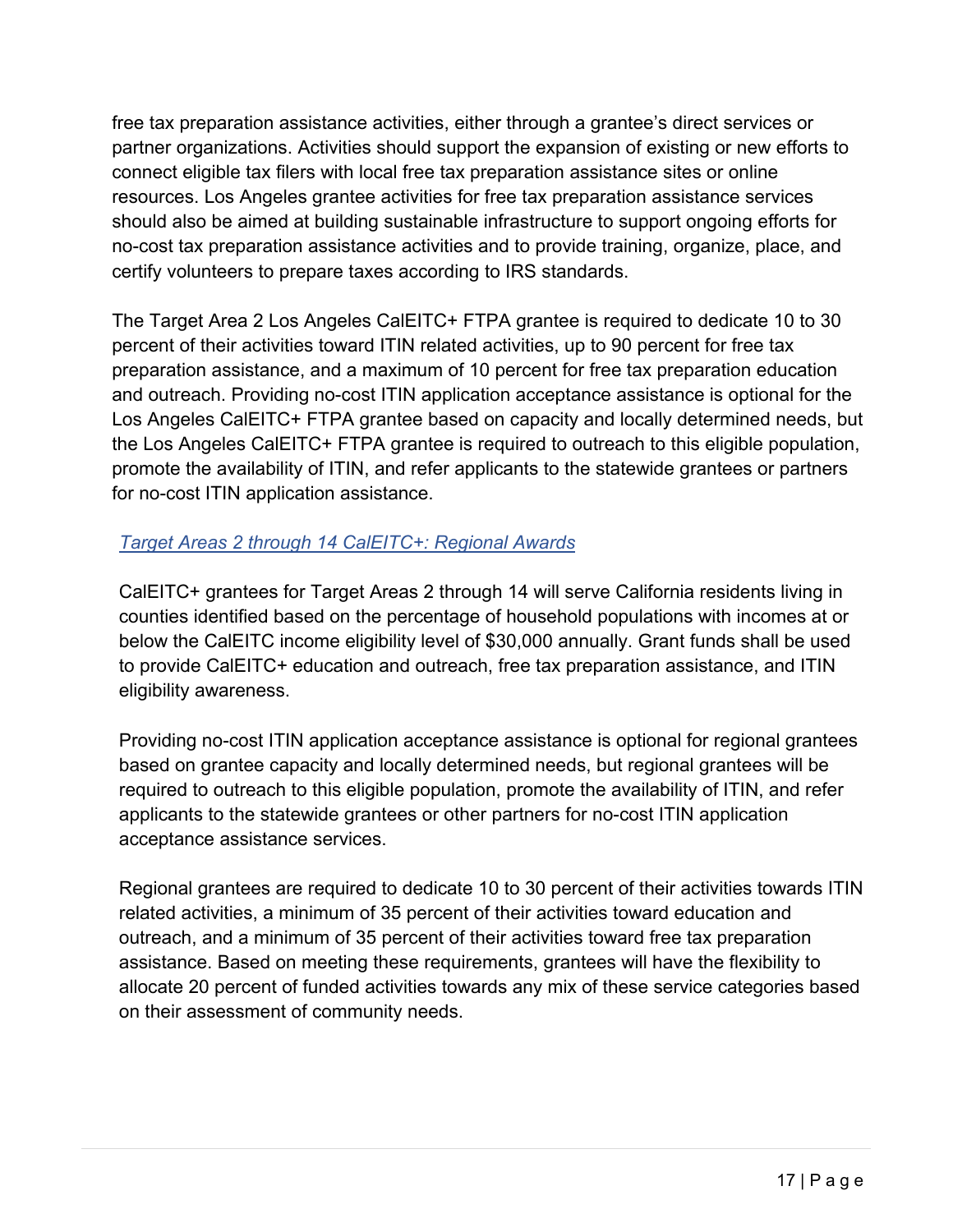## *Target Area 15 CalEITC+: Rural Counties (Two Awards)*

Rural grantees will serve rural residents in counties identified as those with a general population of less than 100,000 as defined by the California State Association of Counties. Butte County has been added to the rural counties target area to achieve geographic efficiencies in service delivery. Rural counties are identified in Appendix 1: Map of Target Areas.

CalEITC+ education and outreach activities should include a variety of grassroots outreach strategies to best reach eligible individuals and families residing in rural areas. For example, because the geographic distribution of eligible Californians in rural areas varies considerably, outreach strategies such as group events or canvassing to businesses may be more appropriate when compared to going door-to-door in housing communities when developing an effective CalEITC+ campaign. The rural grantee may support canvassing efforts, but this is not required. The funded grantee shall make every effort to reach as many rural counties as possible with effective and appropriate outreach methods.

Grant funds shall be used to support new free tax preparation activities, or the expansion of an organization's existing free tax preparation assistance activities, either through a grantee's direct services or partner organizations. Activities should support the expansion of existing or new efforts to connect eligible tax filers with local free tax preparation assistance sites or online resources and certify volunteers to prepare taxes according to IRS standards. Activities should focus on efforts to organize, place, and certify volunteers to prepare taxes according to IRS standards. Grantee should consider incorporating subgrants into their strategies to make the most significant impact possible and meet the unique needs of rural communities.

Rural grantees are required to dedicate 10 to 30 percent of their activities towards ITIN related activities, a minimum of 35 percent of their activities toward education and outreach, and a minimum of 35 percent of their activities toward free tax preparation assistance. Grantees will have the flexibility to allocate 20 percent of funded activities toward any mix of these service categories based on their assessment of community needs. Providing no-cost ITIN application acceptance assistance is optional for rural grantees based on capacity and locally determined needs, but rural grantees are required to outreach to this eligible population, promote the availability of ITIN, and refer applicants to the statewide grantees for no-cost ITIN application acceptance assistance.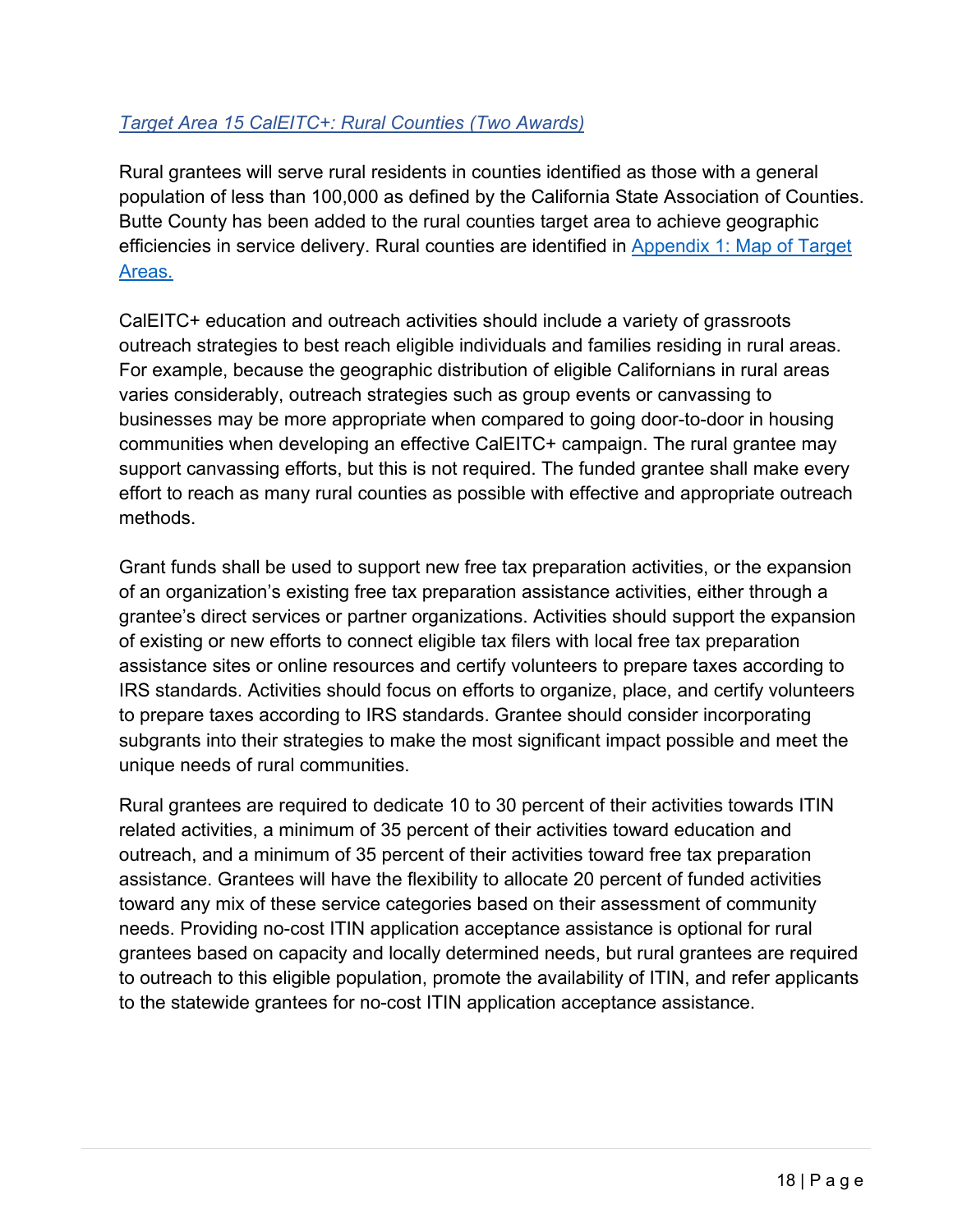#### <span id="page-18-0"></span>10. Available Funding

A total of \$15 million is available to specifically support CalEITC+ education and outreach activities, free tax preparation assistance, and ITIN eligibility awareness and application acceptance assistance. Funds will be awarded to grantees serving low-income individuals and families in communities across the state. An applicant may apply for more than one target area. Applicants must submit a separate application for each target area to be considered for funding and are expected to report separate outcomes for each target area awarded. Each application is considered a single, standalone application and should be customized to meet the needs of the target area. Funding allocations are based on 15 target areas, which are described below.

#### <span id="page-18-1"></span>11. Funding Allocations

Funding allocations, anticipated number of grants, and funding limits are provided in the table below. Funding will be distributed to awarded applicants on a reimbursement schedule, upon receipt of submitted and approved expenditures and monthly program reports. An applicant may only apply for the full amount found under the "contract award" column. The applicant's proposed budget (CSD 171A and CSD171B) must reflect the full contract award.

| <b>Target</b><br><b>Area</b> | <b>Region</b>                       | CalEITC+<br><b>Allotment</b><br>by Region | <b>Proposed</b><br># of<br>CalEITC+<br><b>Grants</b> | CalEITC+<br><b>Contract</b><br><b>Award</b> |
|------------------------------|-------------------------------------|-------------------------------------------|------------------------------------------------------|---------------------------------------------|
| 1                            | Statewide                           | \$1,640,000                               | 2                                                    | \$820,000                                   |
| 1                            | Statewide FTPA                      | \$820,000                                 | 1                                                    | \$820,000                                   |
| 2                            | Los Angeles County                  | \$2,984,898                               | 3                                                    | \$994,966                                   |
| 2                            | Los Angeles County FTPA             | \$994,969                                 | 1                                                    | \$994,969                                   |
| 3                            | San Diego County                    | \$1,057,619                               | 1                                                    | \$1,057,619                                 |
| $\overline{4}$               | Alameda/Santa Clara Counties        | \$884,924                                 | 1                                                    | \$884,924                                   |
| 5                            | <b>Sacramento County</b>            | \$625,058                                 | 1                                                    | \$625,058                                   |
| 6                            | <b>Riverside County</b>             | \$841,344                                 | 1                                                    | \$841,344                                   |
| $\overline{7}$               | <b>Orange County</b>                | \$844,770                                 | 1                                                    | \$844,770                                   |
| 8                            | <b>Contra Costa/Sonoma Counties</b> | \$448,608                                 | 1                                                    | \$448,608                                   |
| 9                            | San Bernardino County               | \$761,629                                 |                                                      | \$761,629                                   |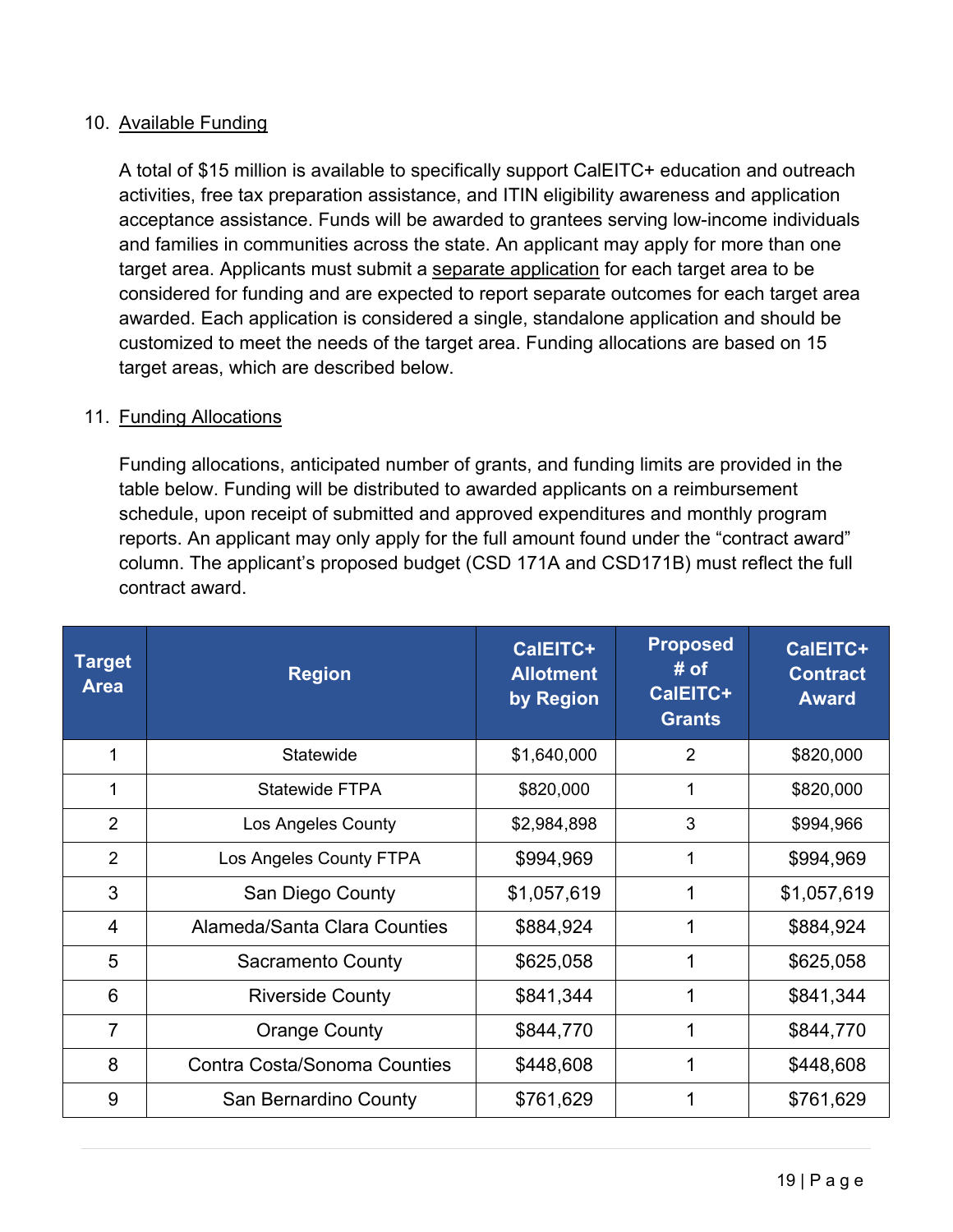| 10 | <b>Kern/Tulare Counties</b>               | \$628,542 |   | \$628,542 |
|----|-------------------------------------------|-----------|---|-----------|
| 11 | <b>Fresno County</b>                      | \$470,750 |   | \$470,750 |
| 12 | San Joaquin/Stanislaus Counties           | \$486,294 |   | \$486,294 |
| 13 | San Francisco/San Mateo<br>Counties       | \$502,531 |   | \$502,531 |
| 14 | Ventura/<br><b>Santa Barbara Counties</b> | \$348,065 |   | \$348,065 |
| 15 | <b>Rural Counties</b>                     | \$660,000 | 2 | \$330,000 |

### <span id="page-19-0"></span>12. Expected Number of Grants

CSD anticipates awarding approximately 21 grants from this NOFA, subject to the availability of funds and the quality of applications received. CSD reserves the right to grant fewer or additional awards under this announcement.

## <span id="page-19-1"></span>13. Grant Requirements: All Awards

Grant requirements include, but are not limited to, the following:

- Funds must be spent in a manner that serves the intended purpose of providing CalEITC+ activities to eligible California residents.
- Funds must be used for cost-effective activities that have a measurable outcome that is trackable.
- For education and outreach activities, grantees must target households with incomes at or below the income eligibility limit of \$30,000.
- Grant funds must support new CalEITC+ activities or expand upon existing efforts. These funds are not intended to replace or supplant existing CalEITC education and outreach or free tax preparation assistance funds.
- Grantees must submit all application packet documents by the due date (refer to Application Package Documents List).
- Grantees must conduct activities and messaging at a minimum in both English and Spanish.
- Grantees must comply with monthly programmatic and fiscal reporting.
- Grantees must comply with a fiscal monitoring review.
- Grantees must participate in coordination calls with CSD and awarded grantees.
- Grantees must collaborate with each other and CalEITC+ free tax preparation assistance programs to optimize activities for overlapping taxpayers or geographic areas.
- Grantees must collaborate with CSD and FTB by providing personally identifying data of individuals that were contacted during outreach efforts as well as information related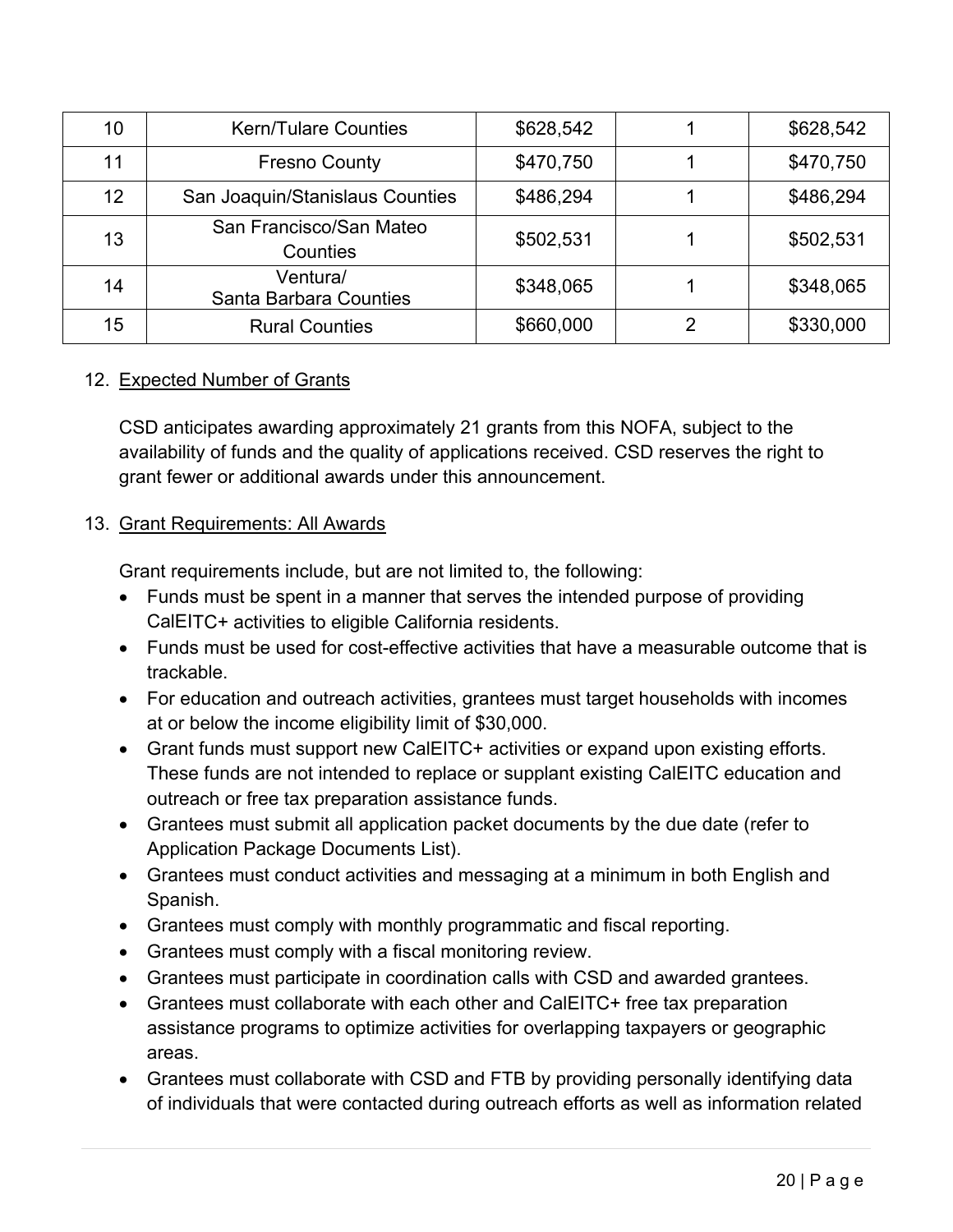to how these individuals were contacted to facilitate the evaluation of effective outreach strategies to reach the targeted populations upon request.

- Grantees must possess insurance by the start of the contract term. Insurance requirements may include self-insurance, workers' compensation insurance, commercial or government crime coverage (fidelity bond), general liability insurance, and vehicle insurance. Specific requirements will be outlined in the awarded applicant's contract.
- Grantees must provide volunteer tax preparation assistance services free of charge.
- Grantees must provide ITIN application assistance service free of charge.
- Grantees must file all eligible returns electronically. For returns prepared for taxpayers requesting an ITIN that has not yet been received, filing a paper return is acceptable.
- Grantees must ensure volunteers are properly trained to the level of returns they prepare; and must monitor the quality and technical proficiency of volunteers on an ongoing basis.
- Limited funds may be utilized to purchase equipment to support the filing of taxes for eligible filers. However, every effort should be made to access in-kind equipment from the IRS - Stakeholder Partnerships, Education and Communication manager (if available), or leveraged through other partnerships before using grant funds for this purpose.
- Training offered through the IRS or FTB should be accessed to train volunteers when feasible.

### <span id="page-20-0"></span>14. Contract/Funding Term

The anticipated contract term for each awarded contract shall be from December 1, 2021 through June 30, 2022. At CSD's sole discretion, each contract may be amended annually to extend the contract term for additional time, for up to a total of three additional years through June 30, 2025, subject to funding availability and program requirements. There is no obligation for CSD to exercise its right to extend the contract.

#### <span id="page-20-1"></span>15. Eligibility Requirements

To be eligible for funding under this NOFA, applicants must meet the following requirements:

- Be a tax-exempt organization or government entity including:
	- o Private, non-profit, or public organization that qualified for and received an IRS determination letter confirming the organization's tax exemption under section 501 of the Internal Revenue Code;
	- $\circ$  A local government agency (state agencies are ineligible for funding);
	- o A federally recognized Indian Tribal Government; or
	- o A registered business entity with the California Secretary of State.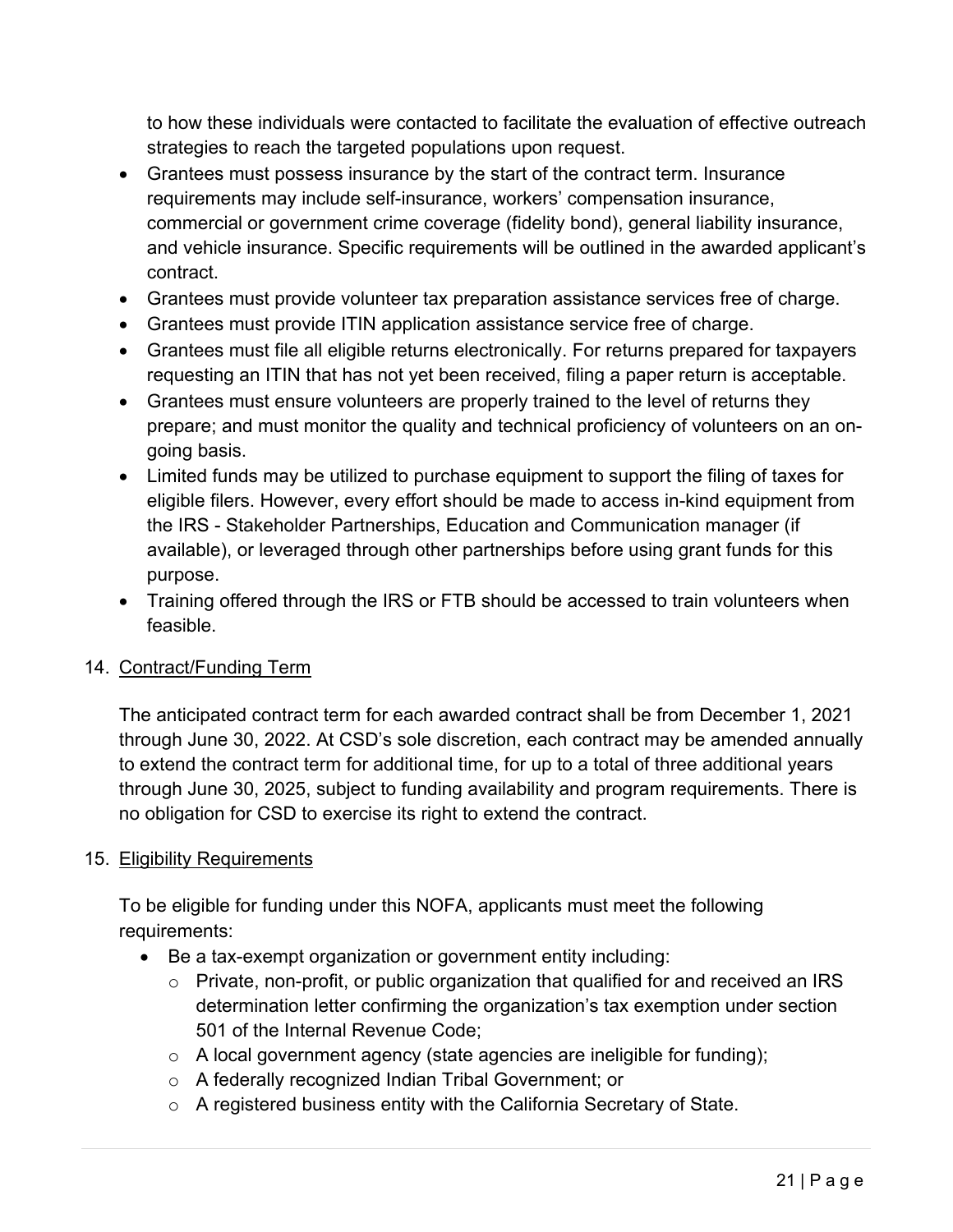- Be an existing Volunteer Income Tax Assistance (VITA) program administrator, maintain sub-grants with existing VITA program administrators, or have an existing or prior relationship with a free tax preparation assistance provider;
- Be eligible to receive public funds (list of entities that have been declared ineligible to receive government funds can be found at<https://www.sam.gov/>); and
- Be in good standing with federal and state administering grant issuing agencies.

The applicant that applies on behalf of a group of organizations is responsible for ensuring all participants within their coalition adhere to NOFA requirements. Effective monitoring and communication processes are required to ensure adherence to both financial management and grant requirements. Applicants are responsible for ensuring coalition members understand the role they play in delivering successful services and the processes by which funds are requested and distributed.

#### <span id="page-21-0"></span>16. Minimum Qualifications

To support CalEITC+ education and outreach activities, applicants must demonstrate:

- Knowledge of the CalEITC, the YCTC, the federal EITC, and Child Tax Credit, and free tax preparation assistance activities;
- Knowledge of the IRS W-7 *Application for IRS Individual Taxpayer Identification Number* application process for noncitizen taxpayers interested in acquiring an ITIN;
- At least three years of experience successfully providing, coordinating, and/or implementing education and outreach and/or free tax preparation assistance activities;
- Established and trusted relationships with community partners serving low-income populations, preferably with partners who have extensive EITC and free tax preparation assistance experience;
- Capacity to implement and deliver all elements of the proposed activities as described in the narrative response to this application;
- Ability to provide education and outreach and free tax preparation assistance activities appropriate to the language and culture of the targeted population(s); and
- Ability to collect and report reliable, valid, and timely data for all proposed activities.

### <span id="page-21-1"></span>17. References

Applicants are required to submit two letters of reference with the submission of each application. Letters are required to be dated within a 12-month period. References should be from organizations that are familiar with the applicant's qualifications, experience, and past performance on education and outreach related work. Applicants who have been previously awarded a grant from CSD do not need to submit reference letters.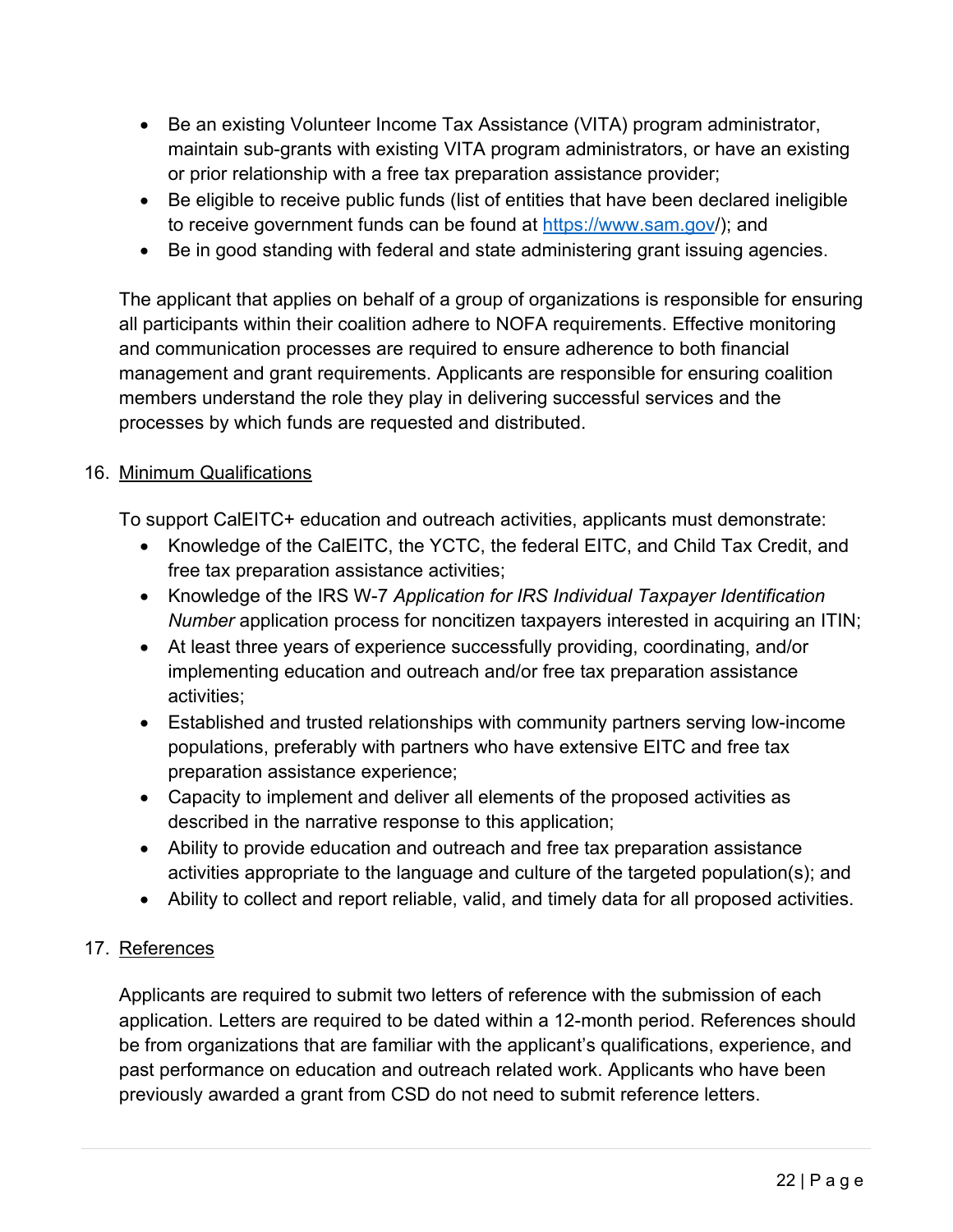#### <span id="page-22-0"></span>18. Use of Planned Subcontractors

The use of subcontractor(s) is allowed if the subcontract supports the outreach goals and the ability to reach the target population. The use of any planned subcontractor(s) must be fully disclosed in the Subcontractor Information Worksheet (CSD 171SI). CSD will make payments to the awarded organizations directly on a reimbursement schedule. Reimbursement will be for actual cost. CSD will pay grant awardees using the state's reimbursement/payment system per the information provided in the Payee Data Record (STD 204). Grant awardees shall be responsible for paying subcontractors. Selected applicants and their subcontractors are subject to all state laws and regulations.

#### <span id="page-22-1"></span>19. Projected Timeline

The projected timeline below will be used for the NOFA application submission, evaluation, and contract award process.

| <b>Activity</b>                                            | <b>Date</b>                         |
|------------------------------------------------------------|-------------------------------------|
| <b>NOFA Released</b>                                       | October 4, 2021                     |
| <b>Deadline for Submitting Questions</b>                   | October 15, 2021                    |
| Bidder's Conference                                        | October 21, 2021                    |
| Notice of Intent to Apply Due to CSD                       | October 22, 2021                    |
| <b>Question &amp; Answers Posted on CSD Public Website</b> | October 22, 2021                    |
| <b>NOFA Application Deadline</b>                           | <b>November 1, 2021</b>             |
| Notice of Awardees Posted                                  | November 22, 2021                   |
| <b>Contract Term</b>                                       | December 1, 2021 -<br>June 30, 2022 |

Applicants receiving an award are asked to return their signed contracts to CSD as expeditiously as possible to prevent a delay in planned grant activities, considering the projected timeline. Grantees must be ready and able to begin work on the first day of the contract term.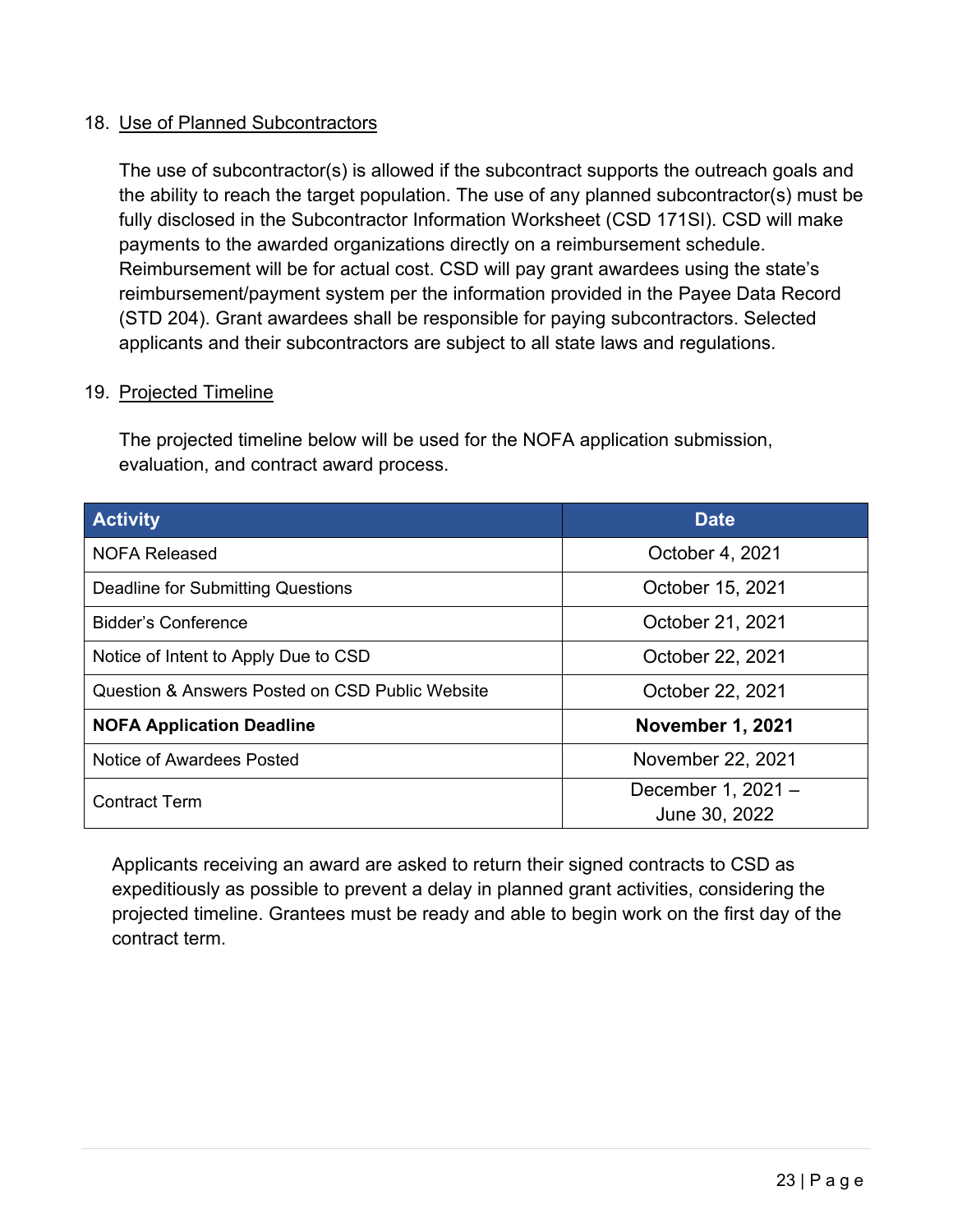# <span id="page-23-0"></span>Part B: Application Preparation and Submission

### <span id="page-23-1"></span>1. Bidder's Conference

Potential applicants are strongly encouraged to participate in a Bidder's Conference regarding this grant application, which will be held virtually on **October 21, 2021**. The webinar registration link will be available at: <https://www.csd.ca.gov/Pages/contractopportunities.aspx>

#### <span id="page-23-2"></span>2. Questions

To ensure fairness, applicants may submit additional questions regarding any part of this NOFA, including technical questions and required attachments to [CSBG.Div@csd.ca.gov](mailto:CSBG.Div@csd.ca.gov) using the following subject line: Questions on 2021-NOFA-CalEITC+.

When submitting question(s), please reference the section, page number, and other useful information for identifying the specific area of concern. **All questions must be received on or before 5:00 p.m. on October 15, 2021.**

Questions and answers will be posted by CSD on **October 22, 2021** on the CSD Public website under "Contracting Opportunities" at: [https://www.csd.ca.gov/Pages/contractopportunities.aspx.](https://www.csd.ca.gov/Pages/contractopportunities.aspx)

### <span id="page-23-3"></span>3. Notice of Intent to Apply

**Interested applicants are encouraged to submit a Notice of Intent to Apply by 5:00 p.m. on October 22, 2021.** The Notice of Intent to Apply form is located on the CSD Public website at: [https://www.csd.ca.gov/Pages/contractopportunities.aspx.](https://www.csd.ca.gov/Pages/contractopportunities.aspx) The completion and submission instructions are detailed on the form.

The Notice of Intent to Apply is not required, but interested applicants are strongly encouraged to submit the form as soon as the applicant believes they will be applying for the grant. The Notice of Intent to Apply form may be submitted via email to: [CSBG.Div@csd.ca.gov.](mailto:CSBG.Div@csd.ca.gov)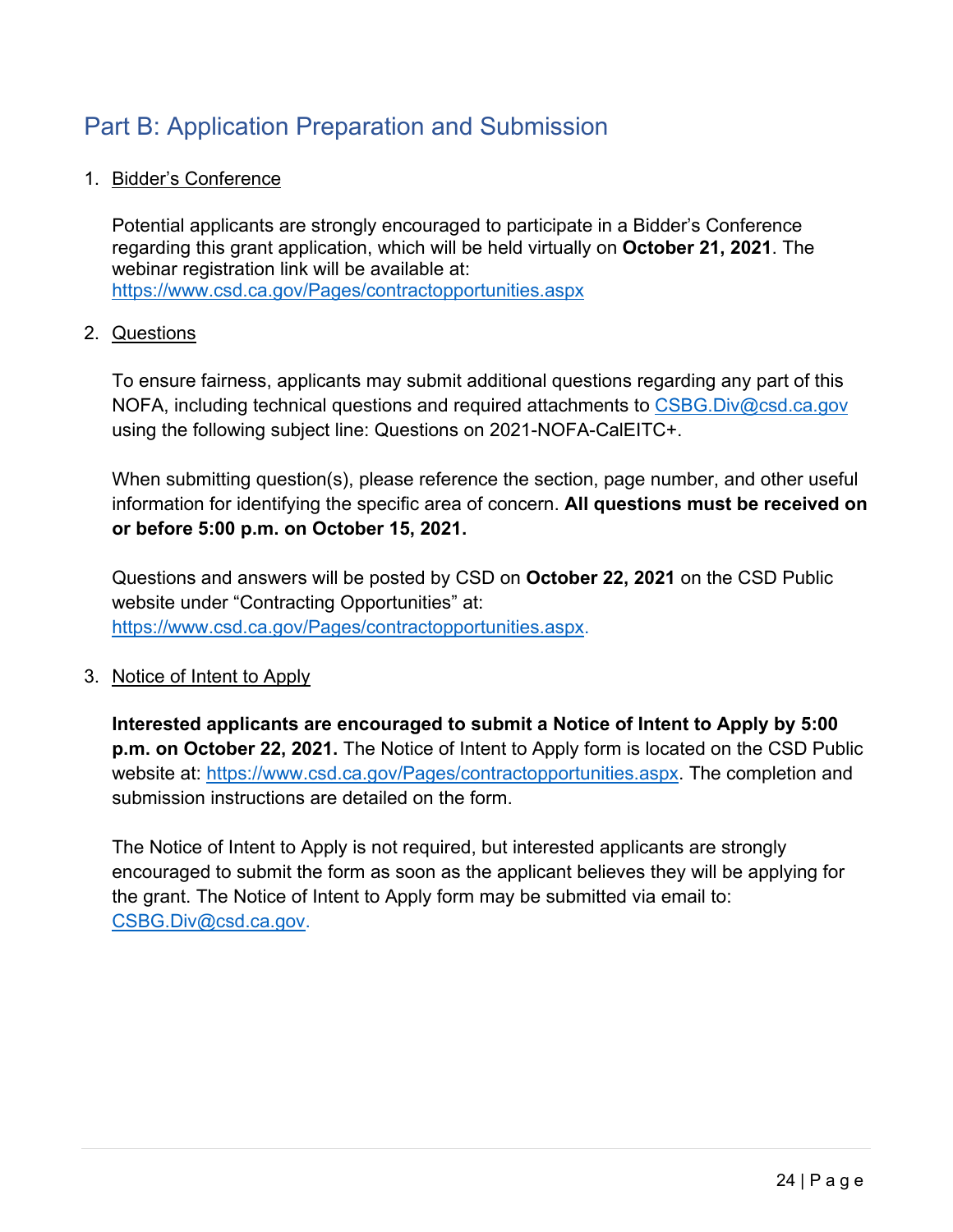### <span id="page-24-0"></span>4. Application Package Requirements

Applicants must submit all documents listed below. Please note that the CalEITC+ Education and Outreach Grant Application Narrative Template (CSD 171ANT) has a 20 page limit. All other forms do not have page limits. All NOFA documents are located at: [https://www.csd.ca.gov/Pages/contractopportunities.aspx.](https://www.csd.ca.gov/Pages/contractopportunities.aspx)

| <b>Stack Order</b> | <b>Document Title</b>                                                                       |
|--------------------|---------------------------------------------------------------------------------------------|
| N/A                | Application Packet Instructions and Document List<br>*NOTE - do not return with application |
| 1                  | Application Cover Sheet (CSD 171 Cover Sheet)                                               |
| $\overline{2}$     | Application Narrative Template (CSD 171ANT)                                                 |
| 3                  | Workplan (CSD 171)                                                                          |
| 4                  | <b>Budget Forms</b><br><b>Budget Summary (CSD 171A)</b><br>Budget Detail (CSD 171B)         |
| 5                  | Timeline (CSD 171TL)                                                                        |
| 6                  | Subcontractor Information Worksheet (CSD 171SI)                                             |
| $\overline{7}$     | Two Letters of Reference (previous CSD awardees exempt)                                     |
| 8                  | Payee Data Record (STD 204)                                                                 |
| 9                  | Contractor Certification Clauses Form (CCC-04/2017)                                         |

### <span id="page-24-1"></span>5. Application Pass/Fail Review

All applications received by the deadline will undergo an initial pass/fail review prior to evaluation, to ensure completeness and adherence to the specifications and requirements detailed in this NOFA, including the following:

- One electronic application package in PDF format;
- All completed application documents from the table above (1-9) included with the application; and
- Full contact information and applicable signatures for every document.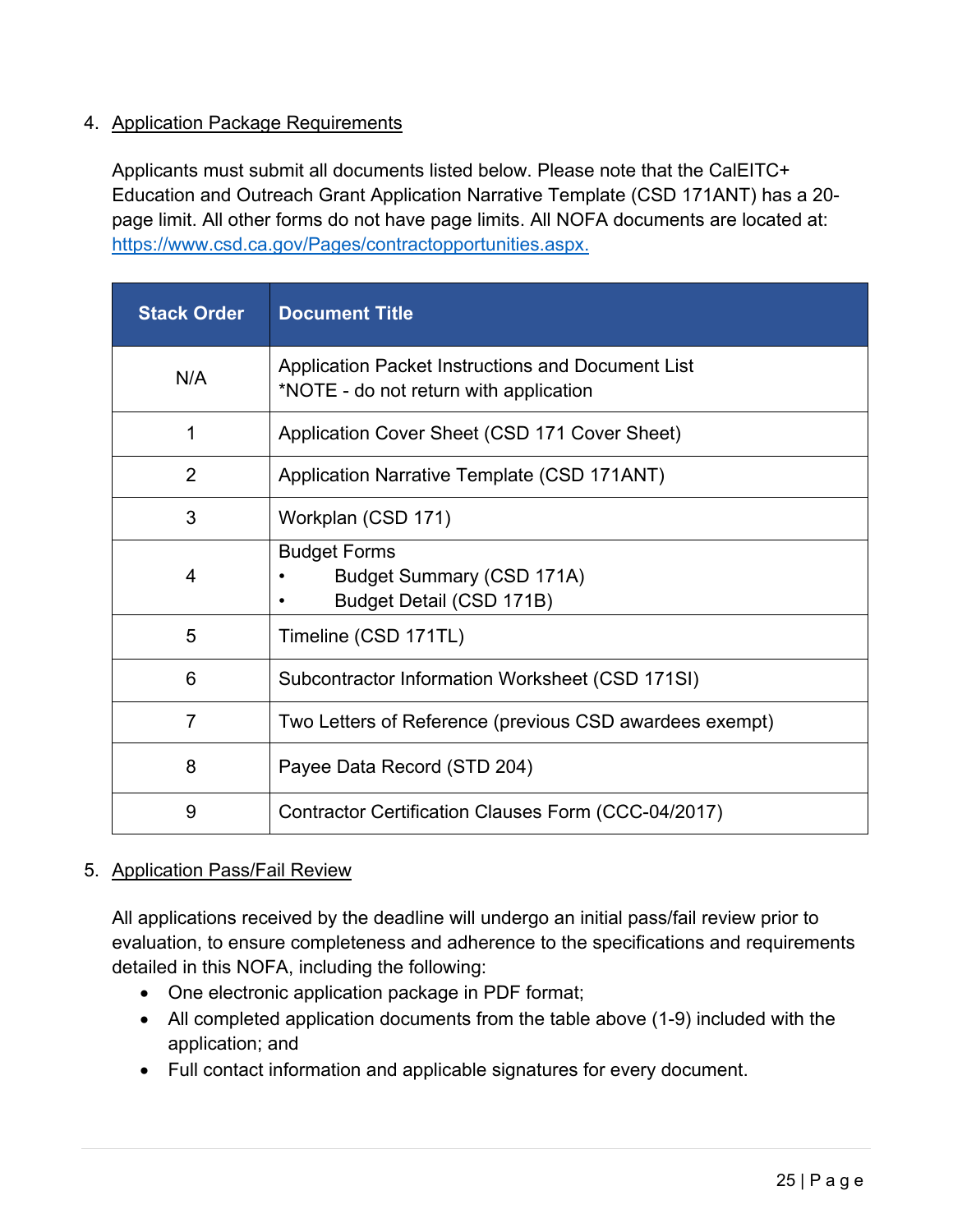CSD may disqualify and not score applications that receive a "fail" mark. **Late applications received after 5:00 p.m. on the due date will be rejected and will not be considered for funding.**

#### <span id="page-25-0"></span>6. Application Submission Instructions

**Applications must be submitted electronically via email to: [CSBG.Div@csd.ca.gov](mailto:CSBG.Div@csd.ca.gov) and received by 5:00 p.m. on November 1, 2021.**

# <span id="page-25-1"></span>Part C: Evaluation Process

<span id="page-25-2"></span>1. Scoring

The table below summarizes the available points for the scored documents of the application package. Scores will be assigned per the points identified in the table below.

| <b>Document Title</b>                                        | <b>Subtitle</b>                                       | CalEITC+<br><b>Total Possible</b><br><b>Points</b> | <b>Statewide and LA</b><br><b>CalEITC+ FTPA</b><br><b>Total Possible</b><br><b>Points</b> |
|--------------------------------------------------------------|-------------------------------------------------------|----------------------------------------------------|-------------------------------------------------------------------------------------------|
|                                                              | <b>Education and</b><br>Outreach<br><b>Activities</b> | 15                                                 | $\overline{0}$                                                                            |
|                                                              | Organizational<br>Capacity                            | 10                                                 | 10                                                                                        |
| CalEITC+ Application<br>Narrative Template                   | <b>Trusted Partners</b><br>and Leveraging             | 5                                                  | 5                                                                                         |
| (CSD171 ANT)                                                 | Free Tax<br>Preparation<br>Assistance                 | 15                                                 | 25                                                                                        |
|                                                              | <b>ITIN Application</b><br>Acceptance<br>Assistance   | 5                                                  | 10                                                                                        |
| <b>Application Narrative</b><br><b>Template Total Points</b> |                                                       | 50                                                 | 50                                                                                        |
| CalEITC+ Workplan (CSD<br>171) Total Points                  |                                                       | 50                                                 | 50                                                                                        |
| <b>Maximum Points Possible</b>                               |                                                       | 100                                                | 100                                                                                       |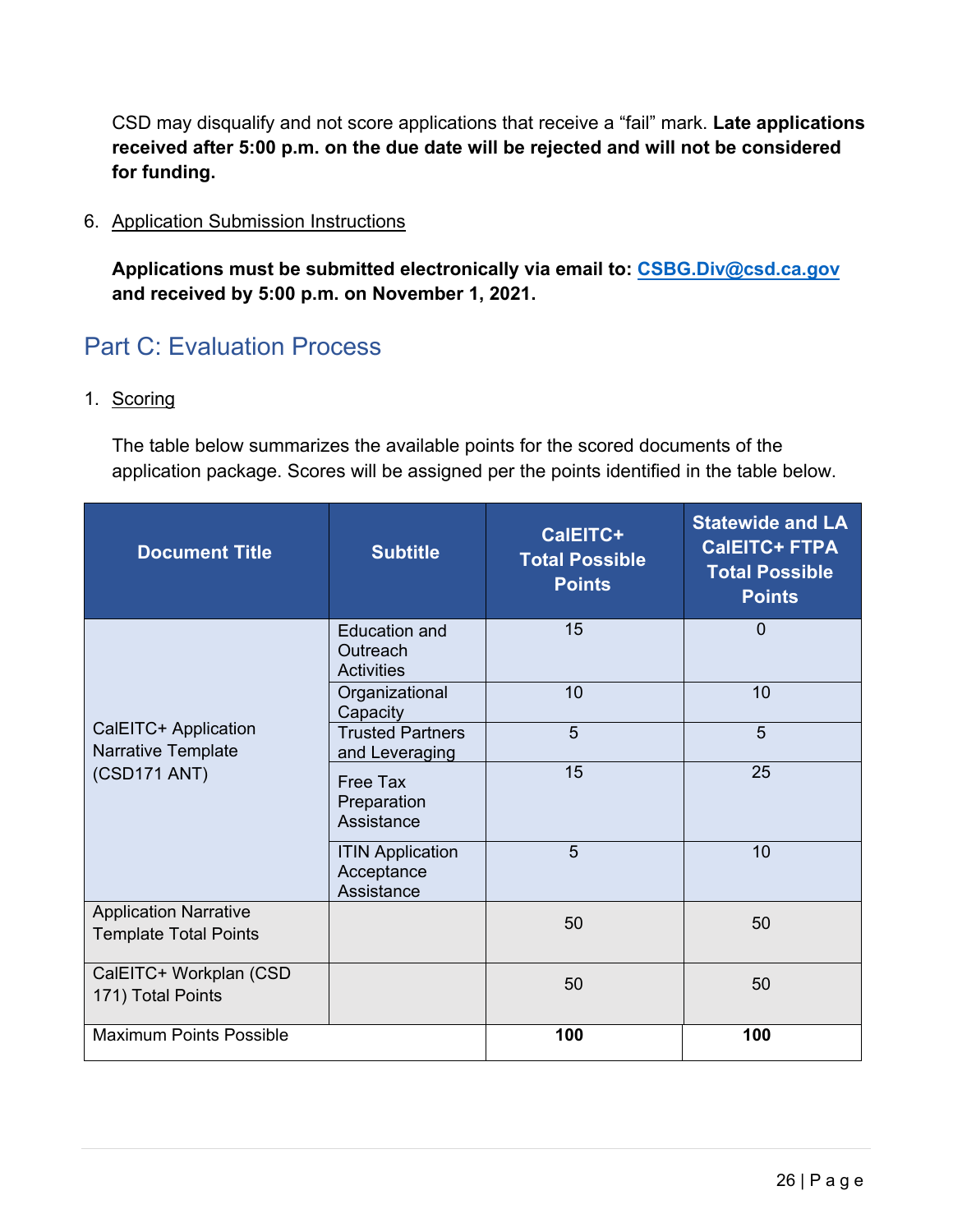| <b>Rating</b>                              | <b>Score</b> | Ranking     |
|--------------------------------------------|--------------|-------------|
| Excellent ability to meet all requirements | $90 - 100$   | Outstanding |
| Expected to meet all requirements          | $80 - 89$    | Good        |
| Capable of meeting all requirements        | $70 - 79$    | Fair        |
| May not be able to meet all requirements   | $60 - 69$    | Poor        |
| Not likely to meet all requirements        | $50 - 59$    | Fail        |

Evaluators will assign points to all scored components using the scoring criteria below.

### <span id="page-26-0"></span>2. Proposal Elements Evaluation

The documents listed in the table above (Part C: Evaluation Process) will be reviewed and scored by an Evaluation Team. Scoring criteria is designed to assess the quality of the proposed project and to determine the likelihood of success. **The maximum number of possible points is 100.**

Applicants must receive a final total score of at least 70 points to be placed into the rank order to be considered for funding.

The Evaluation Team will use a consensus scoring methodology, where one score is awarded per the team's collective assessment. Applications will be scored against the desired qualifications as listed in Section C(3). Applicants will then be ranked based on total score achieved by target area. For example, Target Area 3 (San Diego County) applicants will be ranked against only Target Area 3 (San Diego County) applicants. The scores from each subsection will be combined to determine the applicant's total score.

### <span id="page-26-1"></span>3. Application Narrative Template

A total of 50 points is possible for the Application Narrative Template (CSD 171ANT) for Target Areas 1 through 15 CalEITC+ Education & Outreach applications, and a total of 50 points is possible for the Application Narrative Template for Target Area 1 – Statewide and Target Area – 2 Los Angeles County CalEITC+ Free Tax Preparation Assistance (one FTPA award for each of these two target areas). The Application Narrative Template includes Experience Conducting Education & Outreach Activities, Organizational Capacity, Trusted Community Partners and Leveraging Resources, Free Tax Preparation Assistance, and ITIN Application Acceptance Assistance sections detailed below.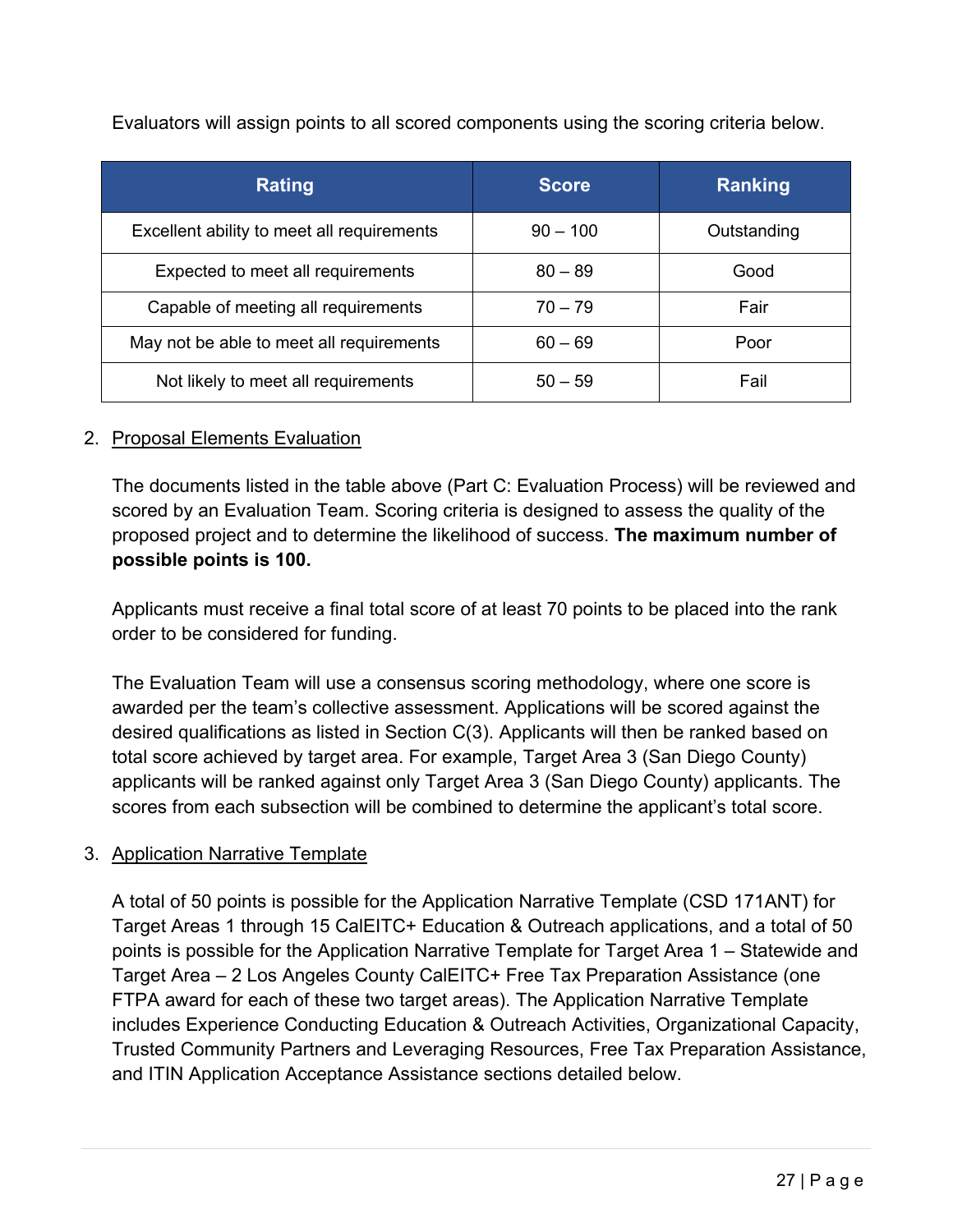### Experience Conducting Education and Outreach Activities

Present a detailed description of:

- a) Your organization's experience conducting similar education and outreach campaigns in appropriate languages to low-income individuals and families in the specified target area. A minimum of three years of experience is required.
- b) Operational readiness and expertise in conducting, budgeting, and implementing similar scale outreach and free tax preparation assistance activities.

#### Organizational Capacity

Provide a detailed narrative to complement applicant's Workplan (CSD 171) that describes:

- a) The geographic area(s) to be targeted, including:
	- County
	- City/neighborhood (if available)
	- Rural or urban
	- Other identifying targeting information
- b) The service delivery strategy to be used to deliver education and outreach activities. Emphasis should be given to those strategies with the greatest amount of person-toperson and targeted interventions. Targeted interventions, for example, may include grantees collaborating with public agencies and community-based organizations (CBOs) to reach eligible individuals and families receiving public benefits such as CalWORKs, CalFresh, or MediCal.
- c) Why the type(s) of outreach chosen is/are determined to be the most effective method for reaching the proposed target area and eligible population to be served.
- d) Efforts to ensure proposed education and outreach activities reach:
	- Californians who are eligible for, or have never claimed, the CalEITC, regardless of whether they've filed taxes previously, including noncitizen workers who file using an ITIN.
	- Noncitizen Californians who may be eligible to apply for an ITIN.
	- Individuals and families whose low income does not require them to file a tax return but may be eligible for CalEITC and other tax credits.
	- Families with a qualifying child younger than six years old as of the last day of the taxable year and eligible for YCTC or who may be eligible for the federal Child Tax Credit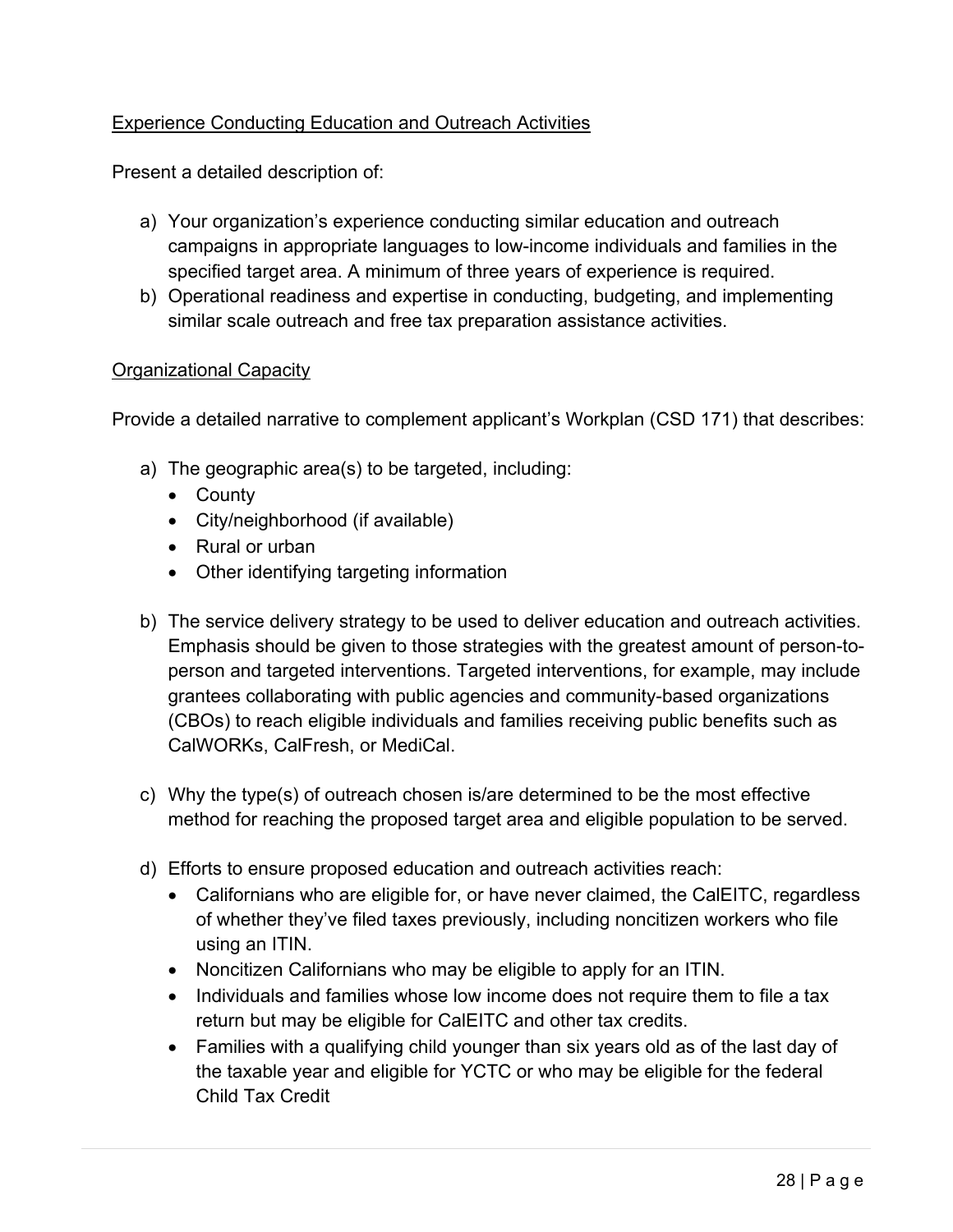- Culturally diverse low-income eligible populations in multiple languages.
- e) Expertise, staffing, partnerships, etc. that will help in the delivery of the proposed activities with a specific emphasis on partnerships that will assist in reaching those that are not required to file taxes, including noncitizen Californians who file using an ITIN or who may be eligible for an ITIN.
- f) Describe the service delivery strategy to be used to connect low-income people with local free tax preparation sites or online tax preparation to help people file their taxes at no-cost.
	- Describe the need for free tax preparation assistance services in the community, county, or target area in which you are seeking grant funds.
	- Discuss the underserved population, underserved geographic area, and/or hardto-reach area your organization's program will target.
	- Any services being provided for special populations (e.g., noncitizen workers, interpreters for individuals hard of hearing, or with Limited English Proficiency).
- g) Describe how data will be collected to ensure accurate and timely submission of outcomes and expenditures.

### Trusted Community Partners and Leveraging Resources

Applicants are required to engage trusted community partners with their education and outreach efforts and free tax preparation assistance services. Engaged partners should have established trusted relationships with low-income community members, preferably with CalEITC, YCTC, the federal EITC and Child Tax Credit, ITIN, and tax preparation assistance experience. Trusted community partners are not subcontractors in that, for this NOFA, they are unfunded, collaborative, and CBOs that have a positive, past working relationship with applicants.

In the table indicate:

- Name(s) and location(s) of community partner(s) to be engaged
- Purpose of the community partner
- Description of how the partner will help the applicant achieve the projected outcomes identified in the Workplan (CSD 171)
- Efforts involving coordinating with public benefit agencies as well as public and private faith-based schools, social services programs, as well as veteran and disability entities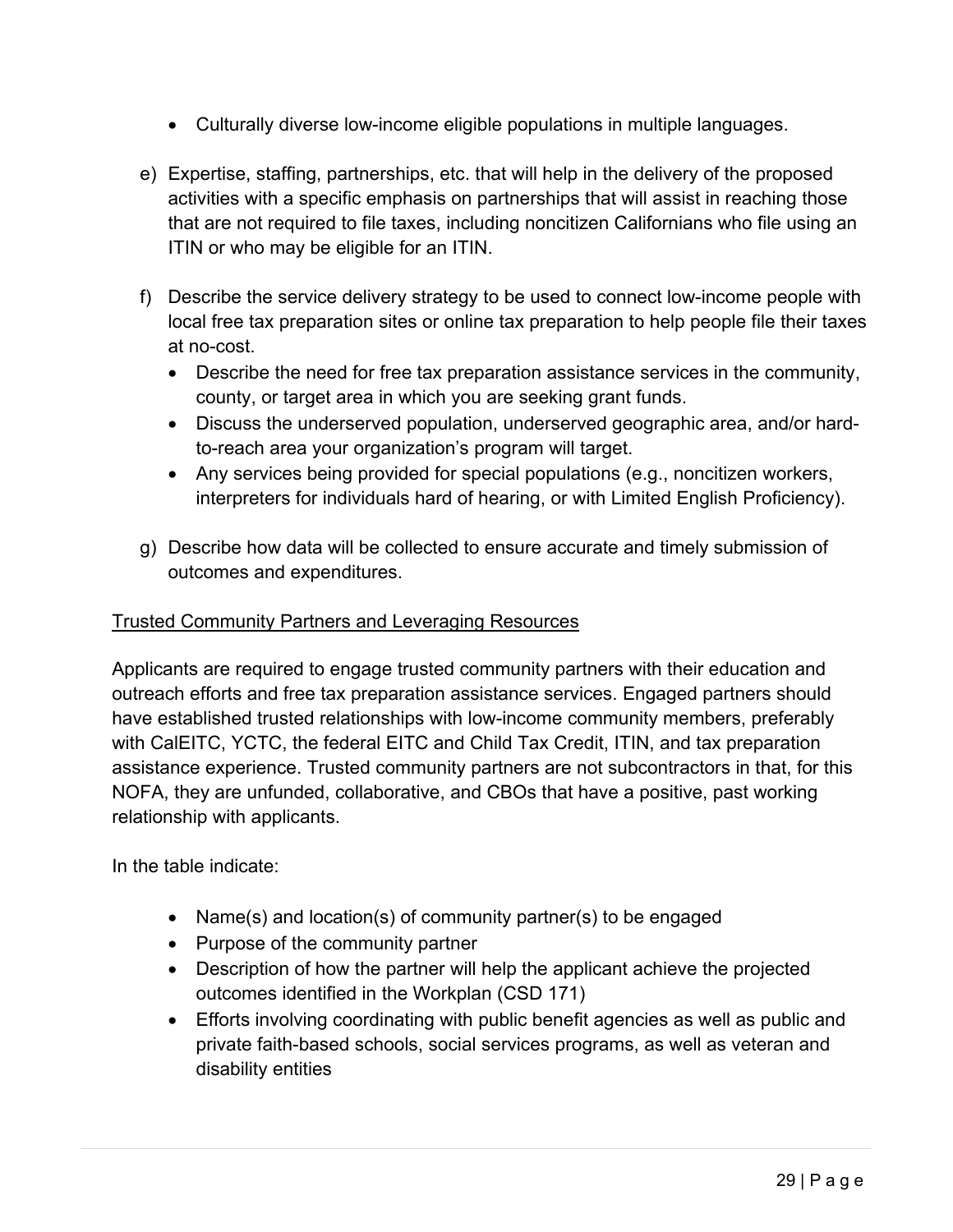#### Free Tax Preparation Assistance Services

- a) Describe your organization's plan to expand free tax preparation services in your target area. Be sure to address your efforts to offer new or expanded free tax preparation assistance, for example, expanded site offerings, extended hours of operation, expanded online services, and increased staffing.
- b) Describe your organization's strategies for volunteer tax preparer recruitment, retention, and training. Plans should include, but are not limited to:
	- Strategies to recruit new volunteers to support the expanded services;
	- Method that you will use to train volunteers, such as self-study, online, or classroom training, and the training materials used, whether developed by you or the IRS;
	- Any unique training curriculum you have developed or identified, such as training based on a position held (e.g., tax return preparers, site coordinators, or other position related to tax return preparation); and
	- Strategies utilized to retain volunteers.

### **ITIN Application Acceptance Assistance**

The Statewide CalEITC+ and CalEITC+ FTPA grantees are required to assist interested noncitizen California residents with completing and submitting the IRS Form W-7 *Application for Individual Taxpayer Identification Number* free of charge. Statewide grantees may achieve ITIN application acceptance assistance by offering direct services through agency staff trained as IRS certified Acceptance Agents and/or through the use of partner or subcontractor certified IRS Acceptance Agents.

Providing ITIN acceptance assistance is optional for regional and rural grantees based on capacity and locally determined needs. However, regional and rural grantees are required to refer applicants to the statewide grantees or other partners for ITIN application acceptance assistance services.

- a) Describe your organization's no-cost strategies to assist interested individuals with completing and submitting the IRS Form W-7 Application for Individual Taxpayer Identification Number.
	- If applying for CalEITC+ grants for Target Areas 2 through 15, either:
		- o Describe your organization's strategies to provide ITIN application acceptance assistance by offering direct services through agency staff trained as IRS certified Acceptance Agents and/or through the use of partner or subcontractor certified IRS Acceptance Agents; or
		- o Describe your organization's strategies to refer applicants to the statewide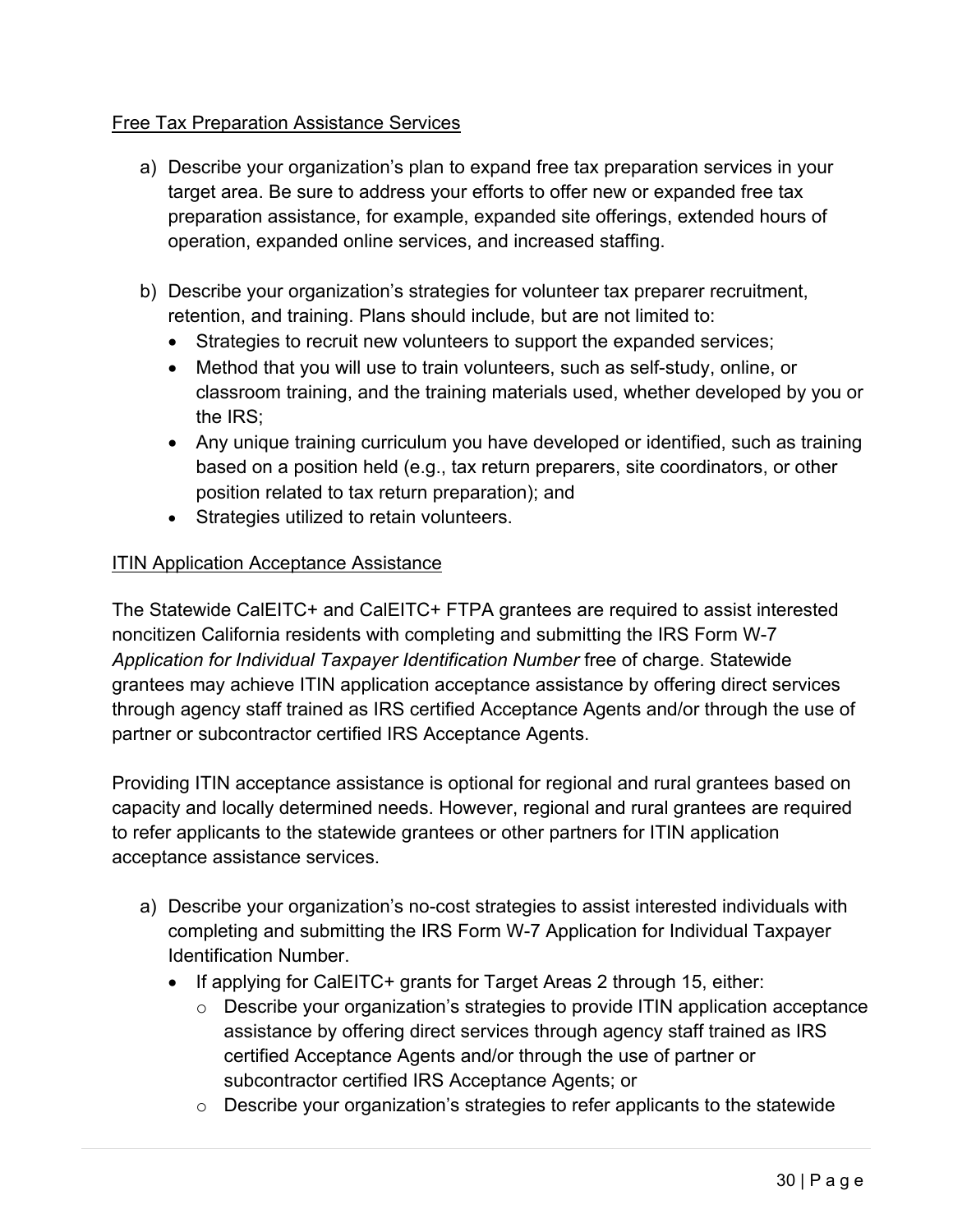grantees or other partners for ITIN application acceptance assistance services.

#### <span id="page-30-0"></span>4. Workplan

A total of 50 points is possible for the Workplan (CSD 171). Activities must have measurable, pragmatic, and trackable outcomes for which the applicant's organization or entity can reliably collect and validate.

Applicants must include:

- Identifying demographic information on individuals and families proposed for services, including noncitizen workers;
- An estimate of the number of eligible Californians to be served by CalEITC+ education and outreach activities; and
- Description of performance measures.

For the sake of this NOFA, "outcome" is defined as the result, effect, or consequence that will occur from carrying out each education and outreach activity that is directly related to the NOFA's goals and objectives. Outcomes must be achievable within the contract term. CSD will evaluate the effectiveness of the applicant's plan for tracking and measuring its performance toward reaching the estimated number of eligible Californians.

# <span id="page-30-1"></span>Part D: Contract Award Process

### <span id="page-30-2"></span>1. Contract Award Information

Contracts will be awarded based on final scores and available funding. Applicants shall agree to comply with all of CSD's contractual terms and conditions. CSD reserves the right to award less than the amount available through this funding opportunity based on the quality and number of applications received.

#### <span id="page-30-3"></span>2. Appeal Process

All funding decisions are made at the sole discretion of CSD, and all decisions are final. There is no appeal process.

#### <span id="page-30-4"></span>3. CSD Reservations

CSD reserves the right to:

• Modify, amend, cancel, or terminate this NOFA at any time by issuance of an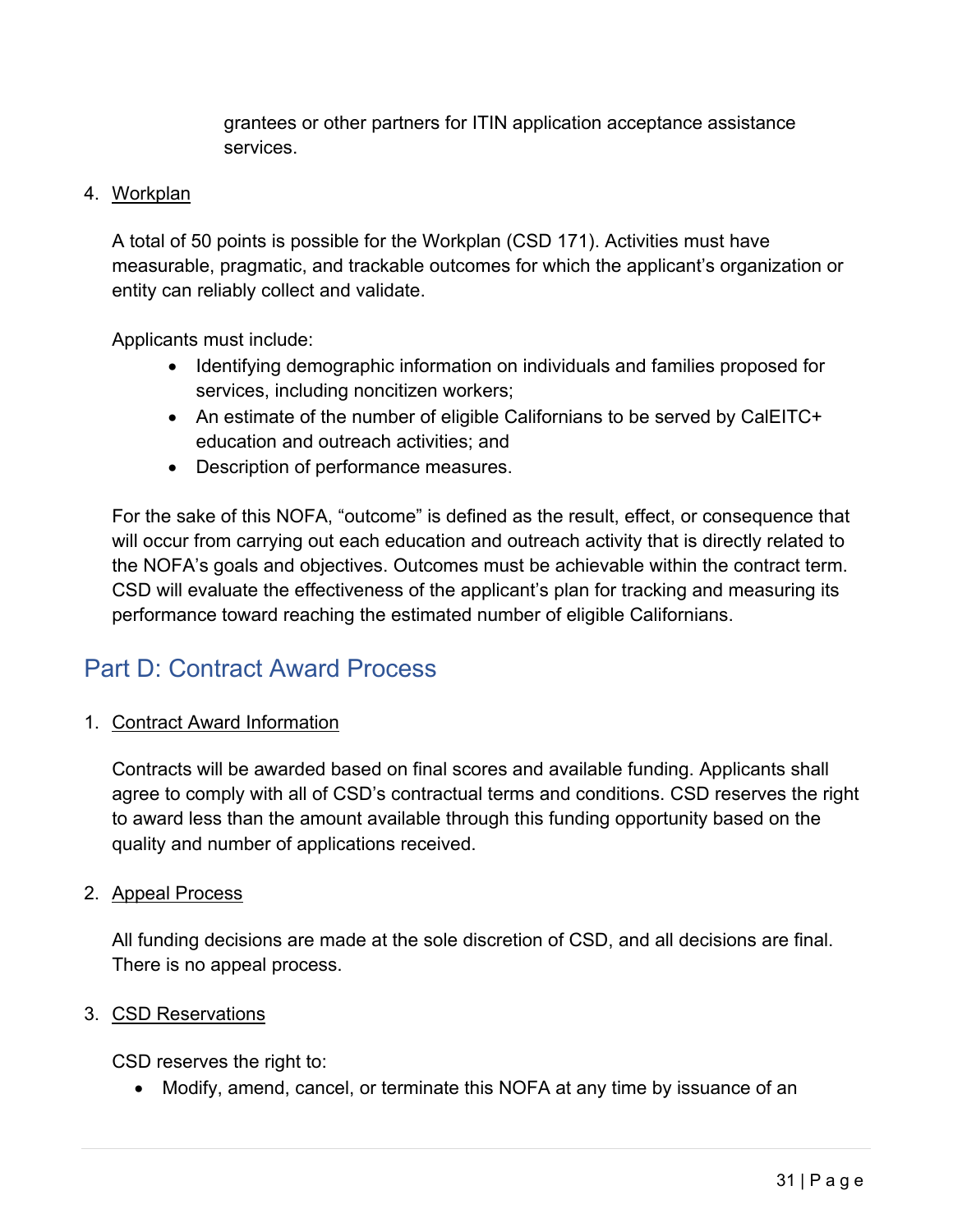addendum or notice;

- Not make any awards pursuant to this NOFA;
- Make an award under the NOFA in whole or in part;
- Disqualify any applicant whose application fails to conform to the requirements of this NOFA; and
- Change any of the scheduled dates in the Projected Timeline with notice.

### <span id="page-31-0"></span>4. Public Records Act

Upon execution of award(s), all documents submitted in response to this NOFA will become property of the State of California and will be regarded as public records under the California Public Records Act (Government Code Section 6250 et seq.).

-- END NOFA –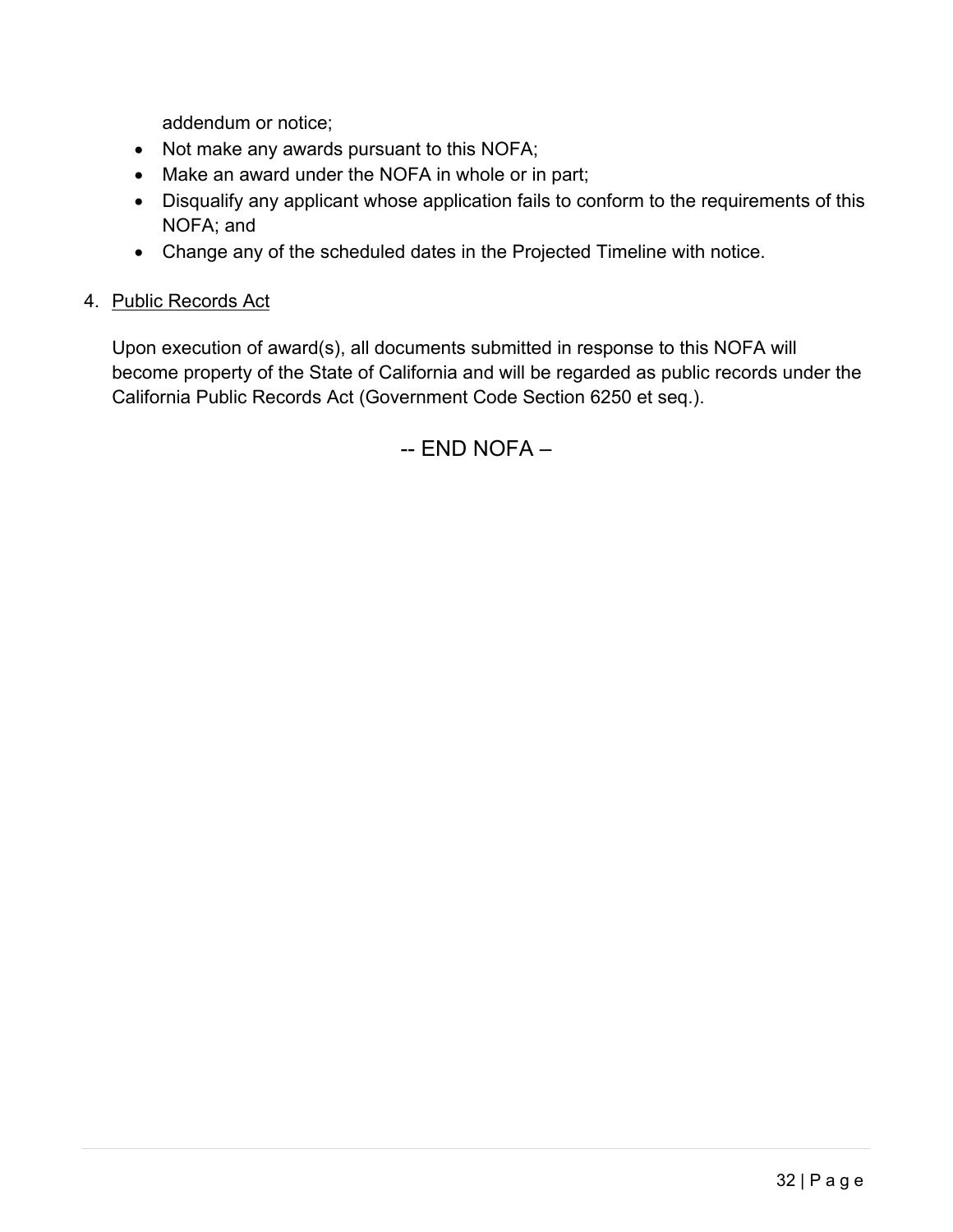<span id="page-32-0"></span>**2021 CalEITC+ Education & Outreach Grant Appendix 1 Map of Target Areas 2-14**